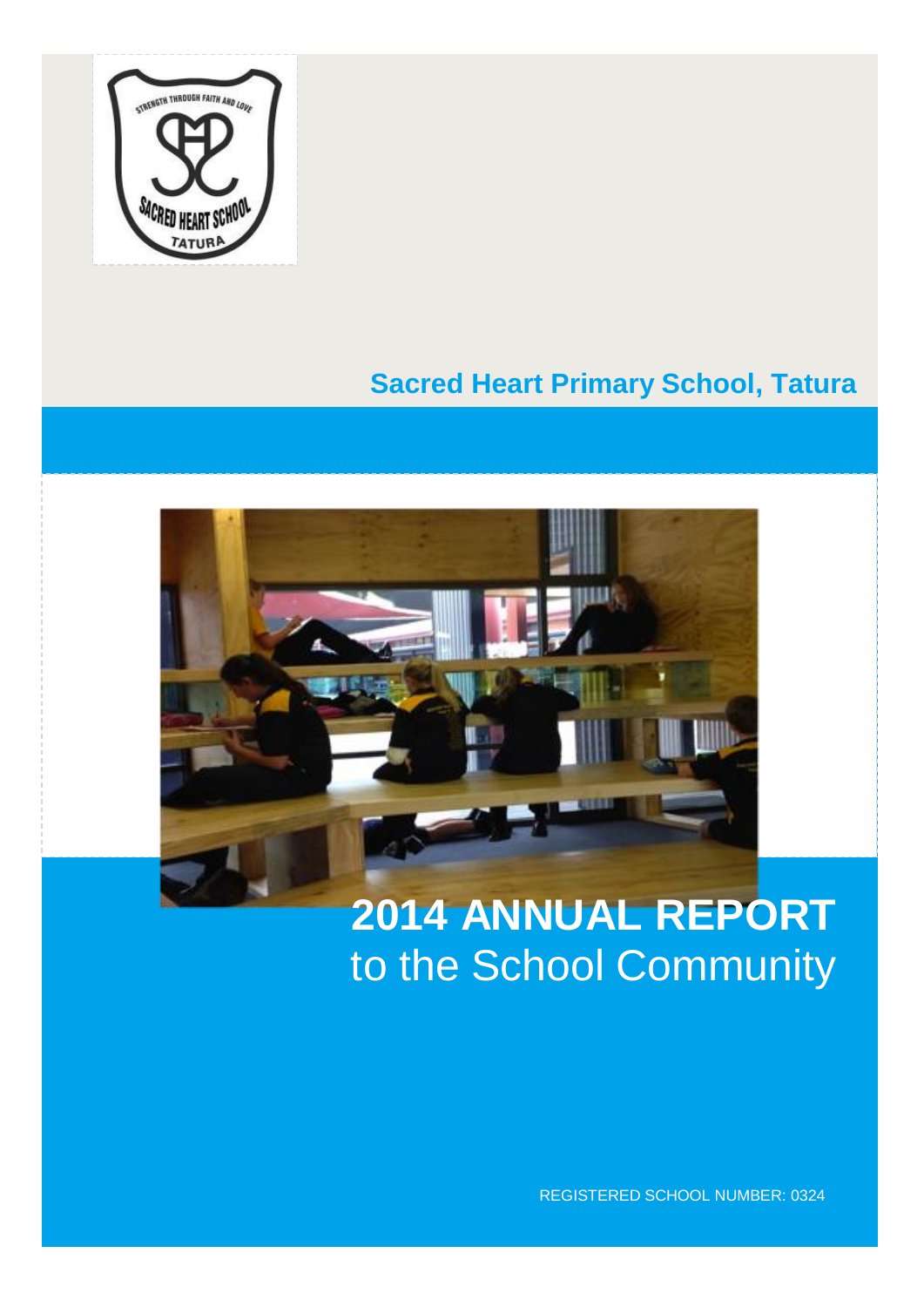# **Contents**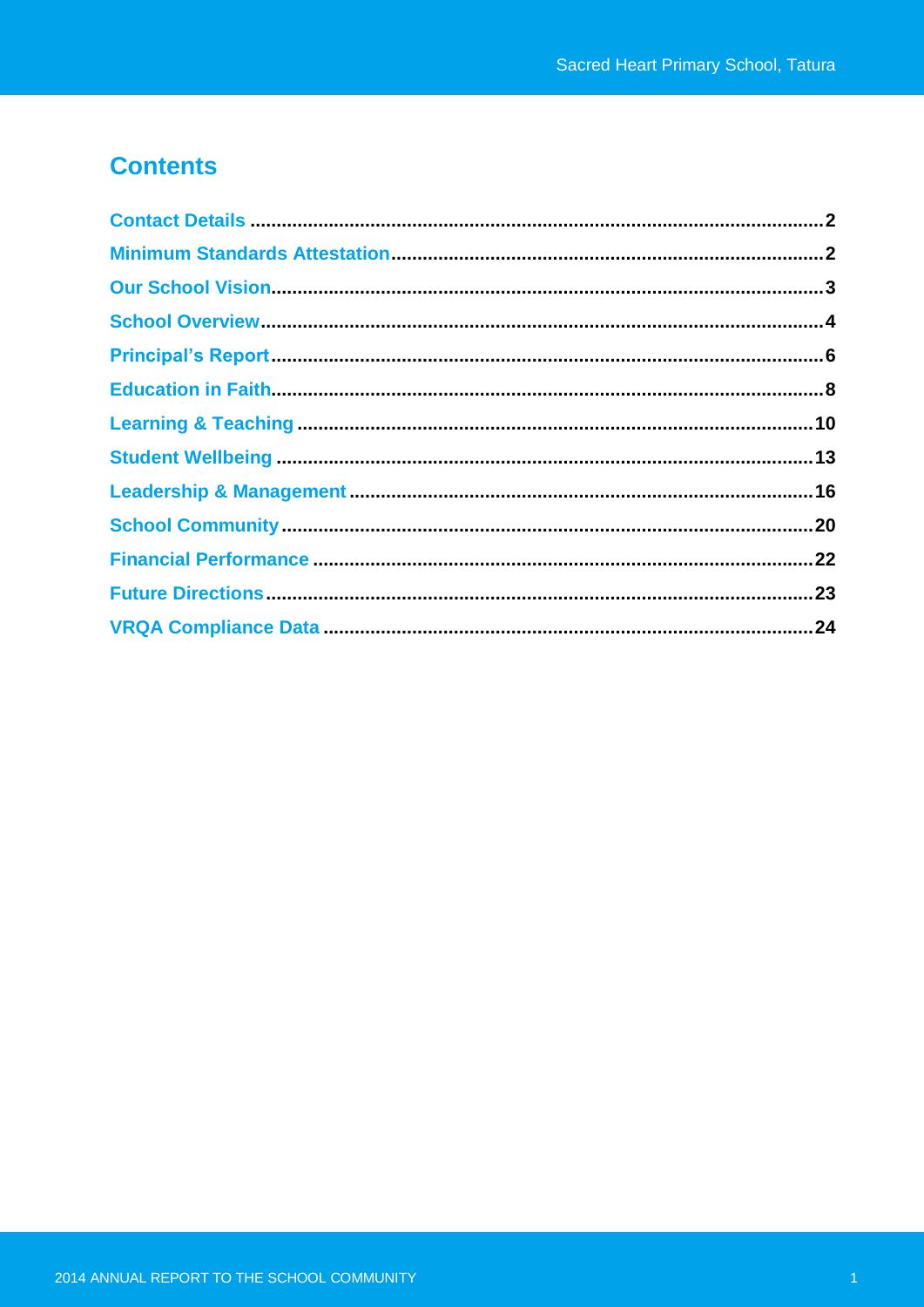# **Contact Details**

| <b>ADDRESS</b>            | 69 – 75 Hogan St<br>Tatura VIC 3616 |
|---------------------------|-------------------------------------|
| <b>PRINCIPAL</b>          | <b>Mrs Trish Miller</b>             |
| <b>PARISH PRIEST</b>      | Fr. Michael Morley                  |
| <b>SCHOOL BOARD CHAIR</b> | Mrs Lisa Wagner                     |
| <b>TELEPHONE</b>          | $(03)$ 5824 1841                    |
| <b>EMAIL</b>              | principal@shtatura.catholic.edu.au  |
| <b>WEBSITE</b>            | www.shtatura.catholic.edu.au        |

# **Minimum Standards Attestation**

I, Trish Miller, attest that Sacred Heart Primary School, Tatura, is compliant with:

- All of the requirements for the minimum standards and other requirements for the registration of schools as specified in the Education and Training Reform Act 2006 (Vic) and the Education and Training Reform Regulations 2007 (Vic), except where the school has been granted an exemption from any of these requirements by the VRQA
- Australian Government accountability requirements related to the 2014 school year under the Schools Assistance Act 2008 (Cth) and the Schools Assistance Regulations 2009 (Cth)

22 May 2015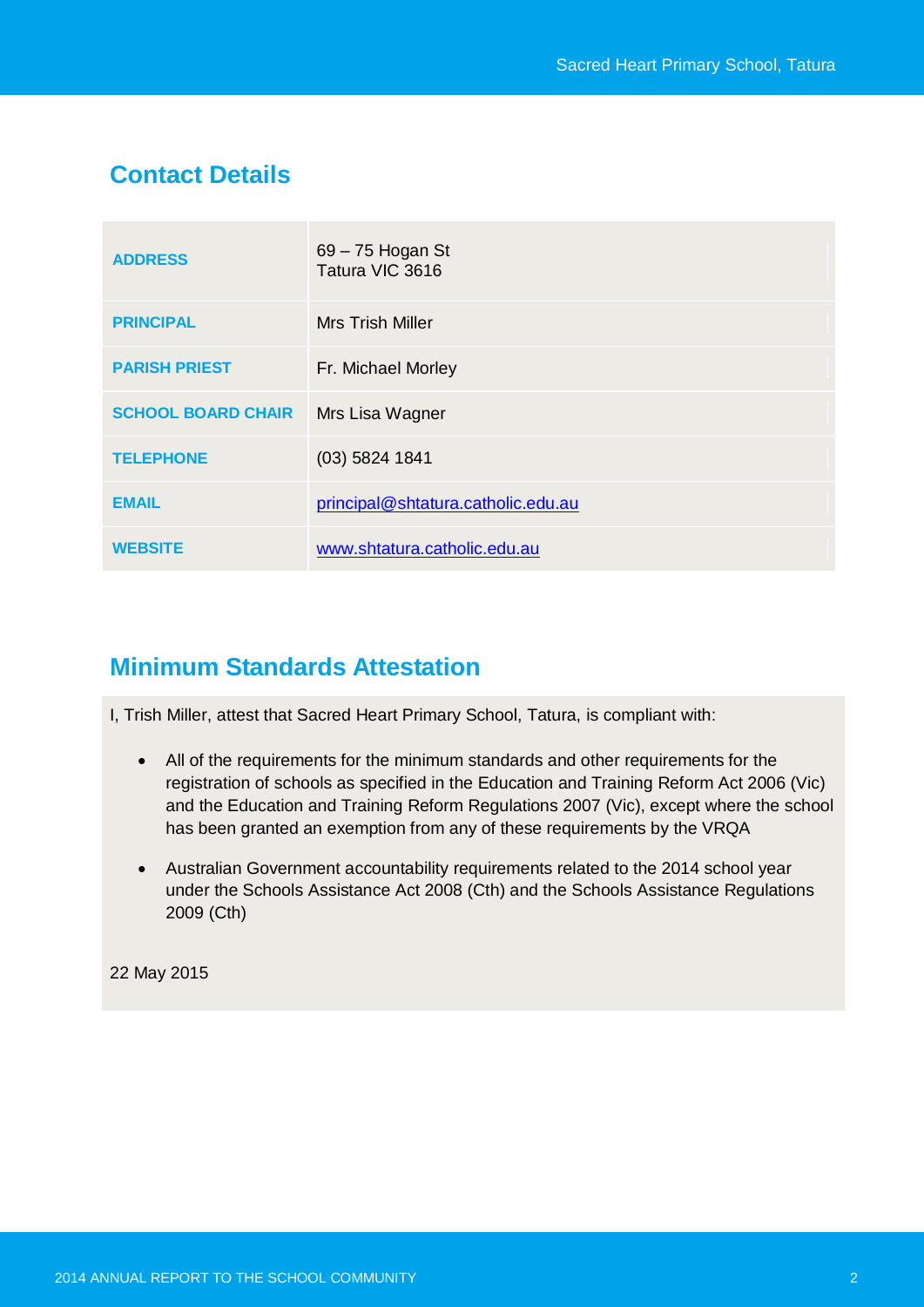# **Our School Vision**

# *Sacred Heart Catholic School*

### *'An active learning community working in partnership with families, inspiring strength through faith and love.'*

#### **Graduate Outcomes**

At Sacred Heart Primary School we seek to educate students to:

- *Be inspired by Christ*
- *Live an active & healthy lifestyle*
- *Be discerning and adaptable lifelong learners in a contemporary world*
- *Have a social conscience and respect for life, self, others and the environment*
- *Be optimistic, resilient and confident to take their own path and reach their potential*
- *Have the ability to work as an individual, and as part of a team*

### **Our School Vision**

At Sacred Heart Catholic Primary School we believe:

- *In celebrating our Catholic faith in a life-giving community of witnesses who serve God and society.*
- *In fostering open and supportive relationships with families as the primary educators of their children.*
- *In educating the whole child in a learning environment where teamwork and collaboration are central, so that each child becomes a valuable contributor to society.*
- *In providing a curriculum, which cultivates effective lifelong learners through commitment to inform, current teaching and learning practice.*
- *In building relationships based upon mutual respect trust and care in an environment of justice, equality, compassion and hope.*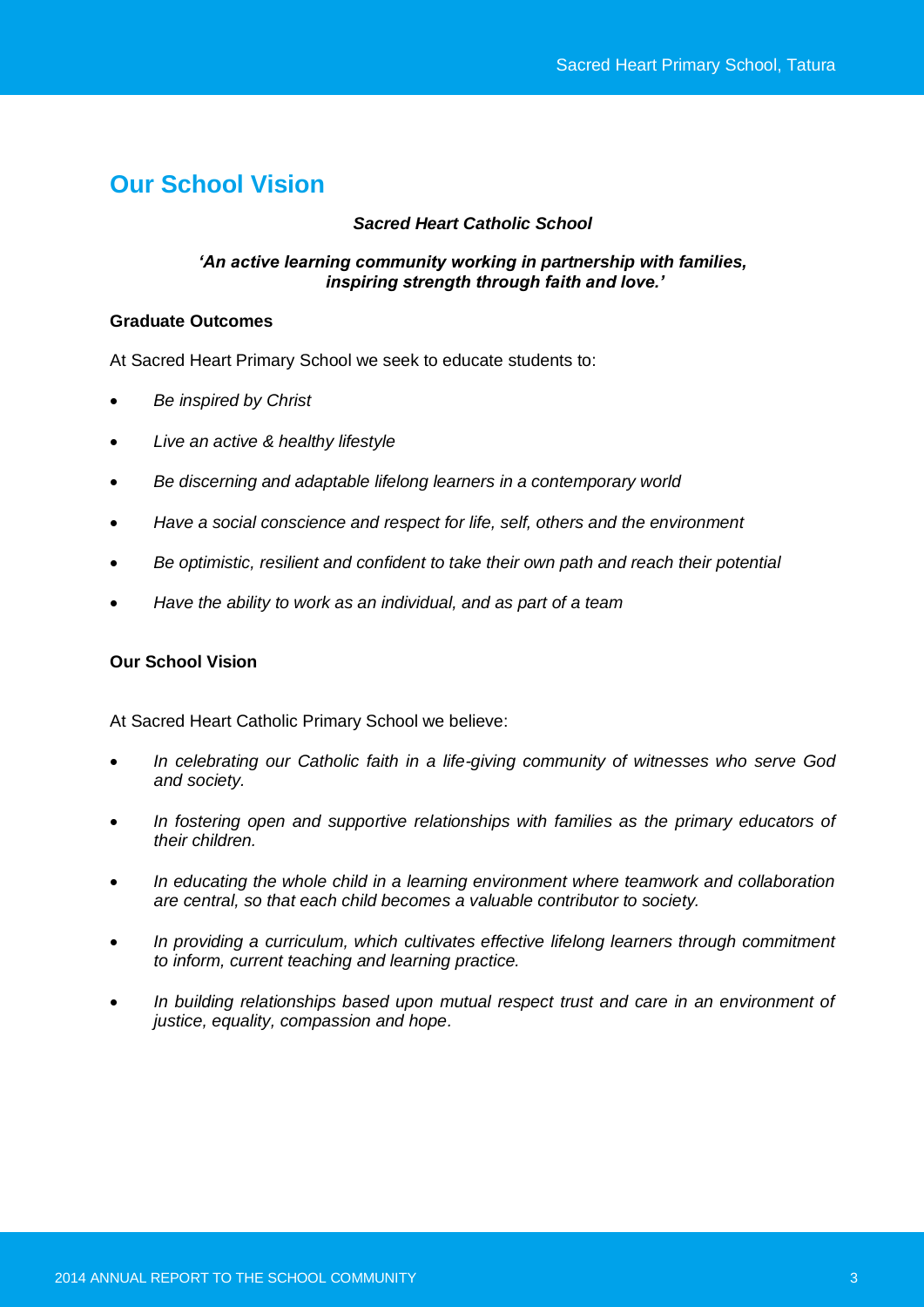# **School Overview**

Sacred Heart Catholic Primary School was foundered by the Sisters of Mercy in 1900. Our school was located on its original site until 1966 and has been operating on the Hogan Street site since then. The school was led by the Sisters until 1985. Today the school continues to maintain a strong commitment to the values and ideals of the Sisters of Mercy.

Sacred Heart is a vibrant Catholic learning community where the curriculum embraces the total development of each student. The school aims to provide opportunities for each student to realise their full potential: academically, spiritually, socially, emotionally, creatively and physically.

Our School is committed to innovative and contemporary learning programs to ensure students are well equipped to become effective learners, able to work co operatively with others in a changing world.

Sacred Heart provides a dynamic, technologically rich learning environment that provides encouragement and support for all students to achieve to the best of their ability.

In 2014 our overarching goals were for our school community to:

- *engage fully with human potential, inspired by the Catholic Story - Catholic Identity*
- *create prophetic and courageous leaders - Leadership*
- *foster liberated learners - relating, engaging, inquiring, persevering, challenging, reflecting and learning from each other - Learning & Teaching*
- *build a hope filled community - Pastoral Wellbeing*
- *be just and faithful Stewards - Stewardship of Resources*

The school enrolment at the August census was 165 students

In 2014, Sacred Heart increased to 8 classes. The class groupings were:

- 2 x Prep/ Year 1 classes
- 1 x 1/2 class
- 1 x Year 2 class
- 2 x Year 3/4 class
- 2 x Year 5/6 classes

Each class had one hour of Specialist Art, and one hour of Music per week in Semester One and one hour of Specialist Italian and one hour of Specialist Music in Semester Two.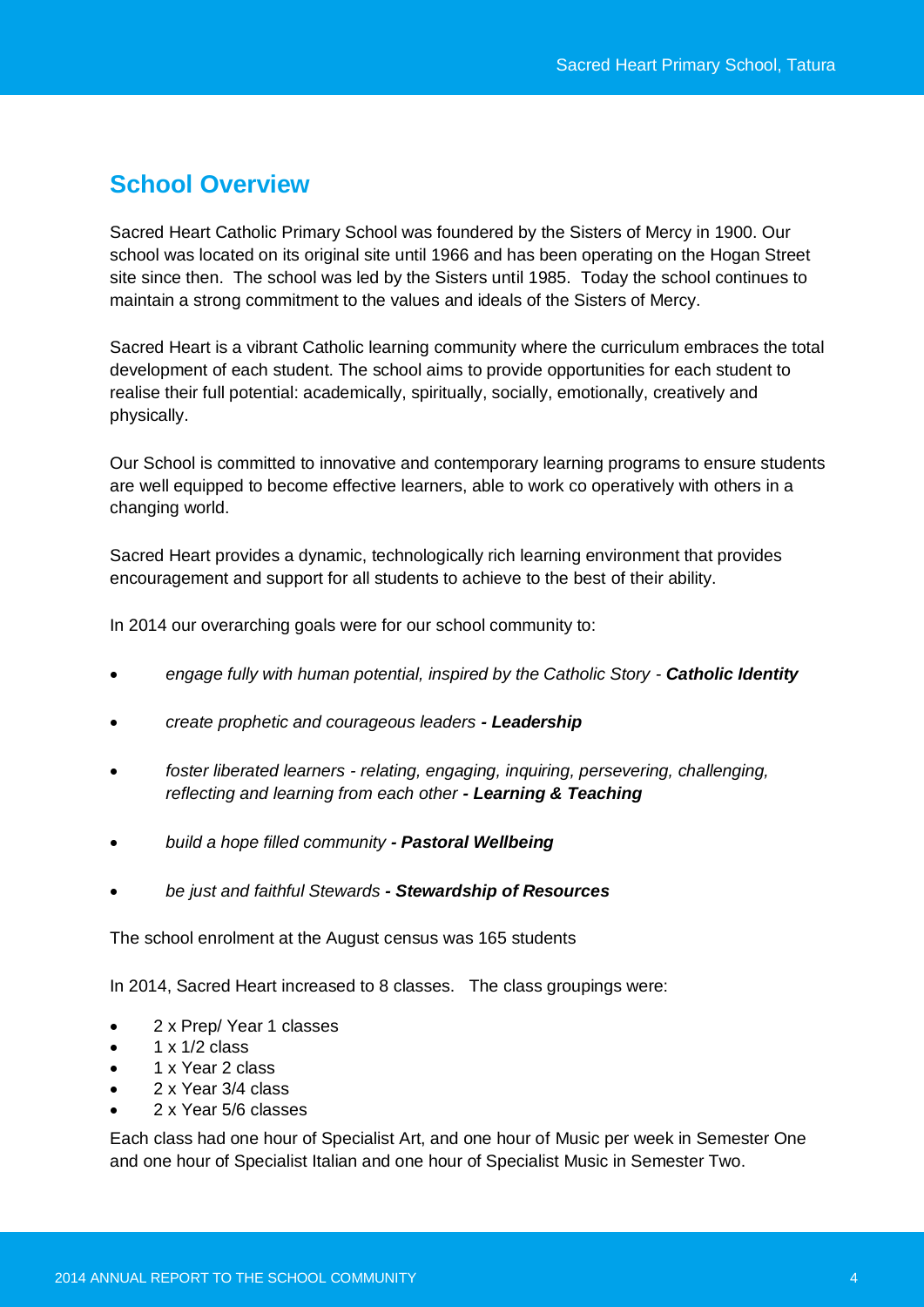Within a nurturing Christian environment, students are encouraged to develop respect and concern for others, to acquire leadership skills and self-discipline.

The Sacred Heart curriculum is inclusive of students with special needs, providing support as well as extending and enriching all students, ensuring the nurturing of individual potential. At Sacred Heart we understand and acknowledge that our students learn in different ways and place significant focus on ensuring our learning and teaching uses data to drive our teaching and to provide learning opportunities that best meet the needs of our students. We have also worked as a professional learning team of teachers to ensure that our learning spaces provide opportunities for learning to be maximised for each and every student.

Parent engagement has been a major focus for our school for several years. At Sacred Heart parents and wider community members are engaged in many ways in the education of our students.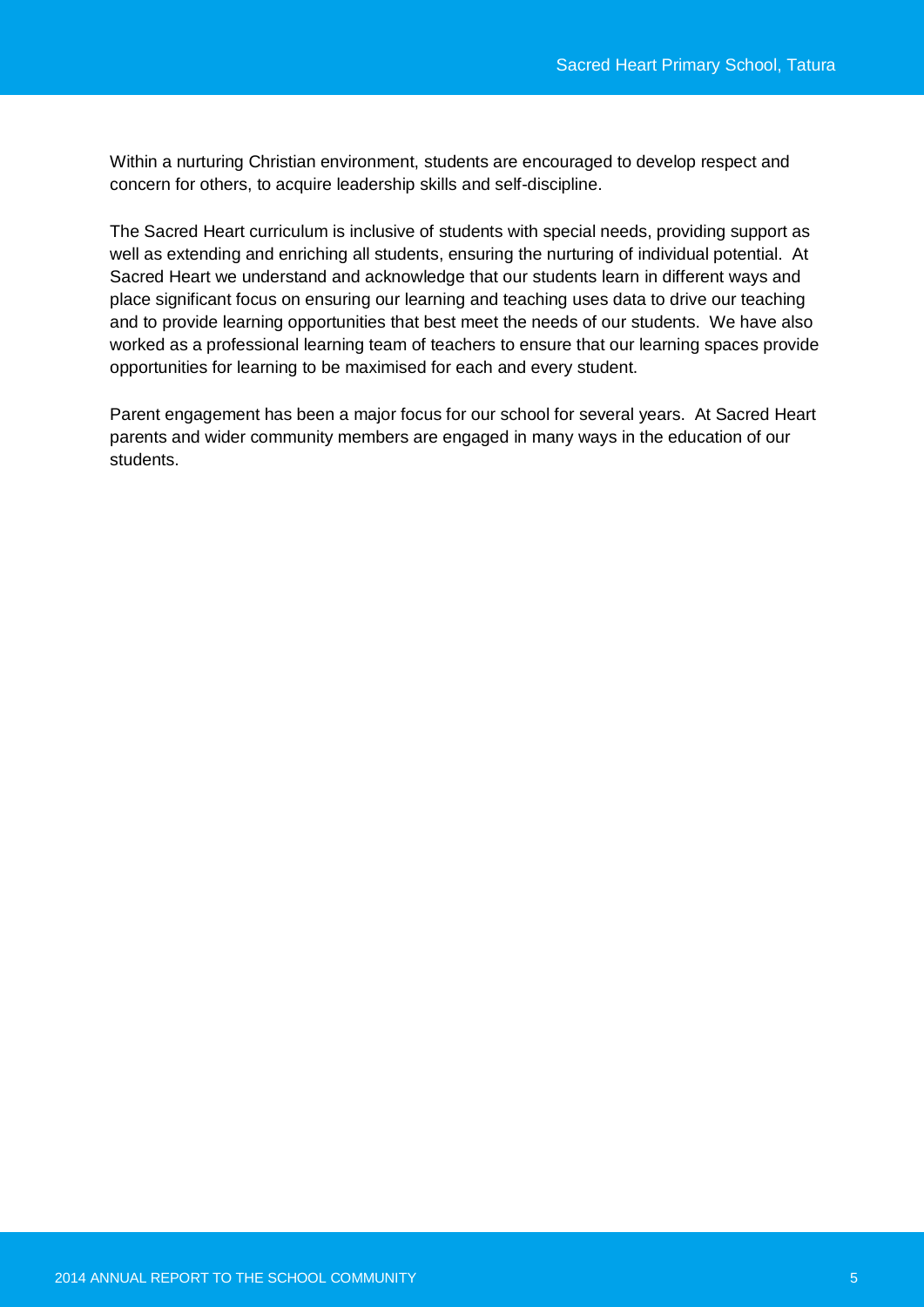# **Principal's Report**

2014 was an excellent year at Sacred Heart that was marked by many highlights and areas of growth. Throughout 2014 we continued to build on Sacred Heart's many strengths and continued to focus on embedding practices that promise to facilitate long-term improvements in the area of learning and teaching. Throughout 2014, we were visited by schools from Sandhurst and Melbourne dioceses on four occasions to share our expertise and best practice in the areas of Learning and Teaching, Information Technology (x2) and PBIS, an achievement we were very proud of.

Our Sacred Heart community continued to grow as a vibrant faith community with strong connections with our Parish, as a community of learners and as a community passionate about building the capacity of each student through rich parent engagement and communication between school and home. This year we continued to improve the significant level of parent engagement that takes place in many and varied ways and to build on our earlier work with the Parent Engagement strategy facilitated by George Otero and later enhanced by CEO staff in 2013.

Sacred Heart is a school with a proud Mercy heritage and a strong, supportive, friendly community. Today our school has a very visible connection with our Mercy Charism that is live out through symbols, in what we do, in what we say and in the way we act.

In 2014 we continued to focus our energies on the five key areas of Catholic Identity, Leadership, Learning and Teaching, Pastoral Wellbeing, and Stewardship of Resources. We also continued to embrace our Positive Behaviours & Intervention Support focus of **'Be Responsible, Be Respectful, Be Resilient. Be your Best!'**

I would like to sincerely thank Fr. Michael Morley for his enthusiastic support, guidance and generous gift of time during his extremely busy schedule. Fr. Morley has continued to be a strong and supportive Canonical Administrator. Fr. Michael's presence in our school; particularly his weekly participation in our assemblies is warmly welcomed and truly appreciated.

I would also like thank the many parishioners who continue to welcome our school community into parish events and life. The partnership between Sacred Heart Parish and Sacred Heart School here in Tatura is active, vibrant and rich thanks to the positive relationships that have been nurtured and supported to grow over many many years.

Our 1:1 Laptop Program for our Grade 5/6 students continued to develop, increasing our students' engagement in school, improving their technology skills, and having positive effects on students' learning. Student use of iPads has also grown significantly during 2014. This has enhanced learning for students at all year levels.

During 2014, we were fortunate to be chosen to be a part of the MSSD (More Support for Students with Disabilities) iPad Project. This project enabled eight staff to receive specialised Professional Development with an Apple Consultant and saw our staff introducing Apps to students that truly changed educational opportunities for students who had previously found accessing the curriculum difficult. The learning from this project has had widespread implication for school wide future directions in regards to the use of technology within the school. These changes will facilitate improved learning outcomes for all students in future years.

Sincere thanks are due to Mrs Lisa Wagner, our School Board Chair, members of the School Board, and active members of the Parent Club. The willingness of these people to generously offer their time, expertise, energy and enthusiasm adds richness and quality to the educational outcomes of every student at Sacred Heart.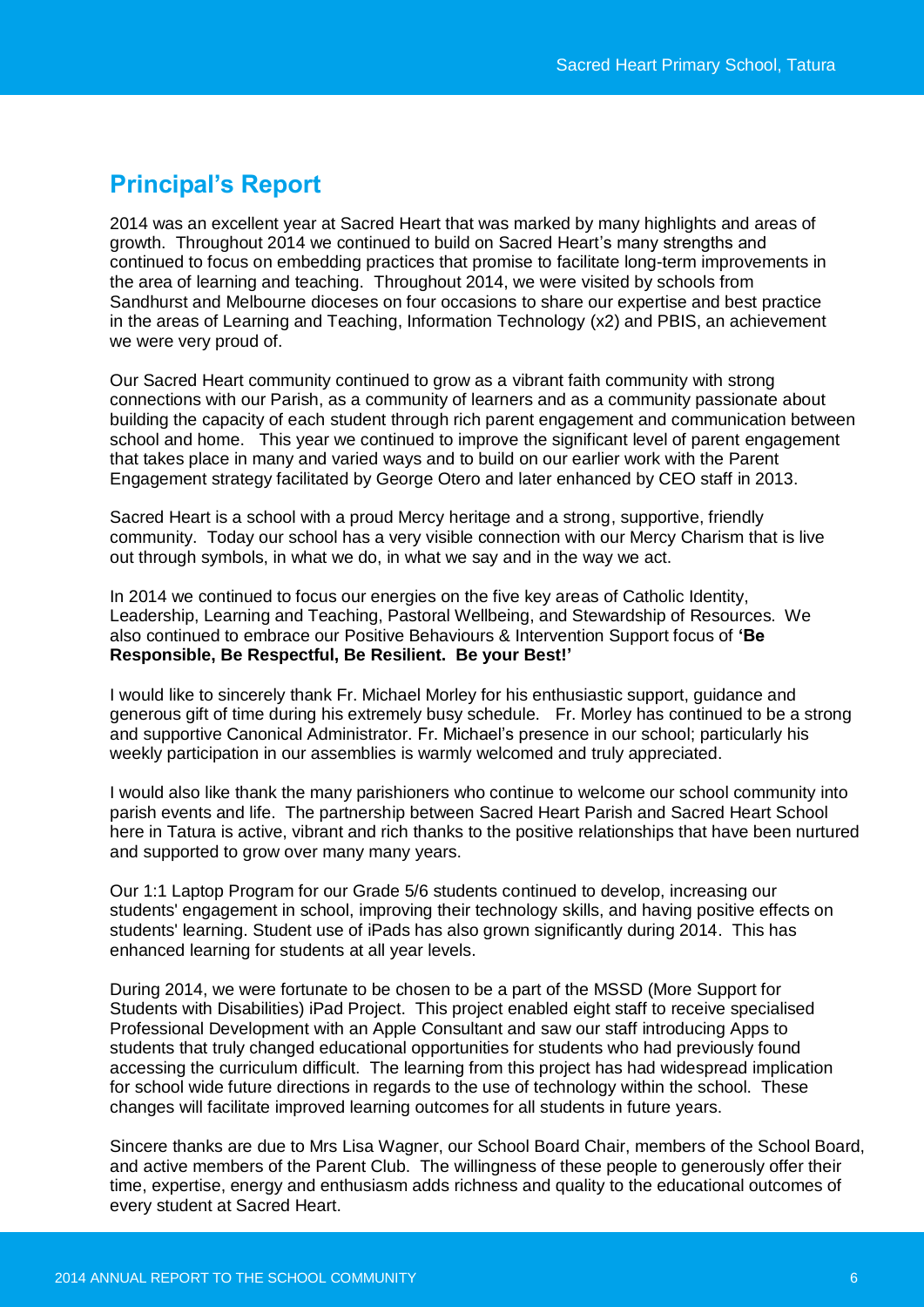Our highly motivated staff have continued to work hard to provide rich and varied opportunities for our students to realise their full potential: academically, spiritually, socially, emotionally, creatively and physically. I would like to thank our dedicated staff for their commitment to providing the best possible education for our students in a positive, professional, caring way.

After School Care at Sacred Heart continues to grow and provide an excellent service to our school families. Our school website and School App continue to be the primary source of information and means of communication with school families, reducing the amount of paper copies that need to be printed.

Our annual 'Mercy' award was presented to Imogen Finlayson – a graduating student who is an active member of our school and parish, in recognition of her display of the Mercy Values of Mercy, Dignity, Quality, Commitment and Care. Congratulations Imogen!

Without a doubt, the highlight of 2014 was the completion of the cutting edge new Senior Learning Centre in June, that was built to accommodate Sacred Hearts strong population growth. This centre is an incredibly creative structure that has been consciously designed to accommodate the learning styles and needs of all students.

This building both precedes and is part of our 2014 building Master Plan and has been designed using information linked directly with Sacred Heart's new Educational Philosophy, updated Strategic Plan and revised Learning and Teaching Policy.

Transition to the new building was been both exciting and very rewarding for all involved. I believe that the success of this transition can be clearly linked to the extensive consultation that occurred with staff, students and the wider school community and the contribution all groups had in regards to their beliefs about learning and teaching and ideas for the building design.

*Trish Miller* Principal

2014 ANNUAL REPORT TO THE SCHOOL COMMUNITY **2014 AND 2014 ANNUAL REPORT TO THE SCHOOL**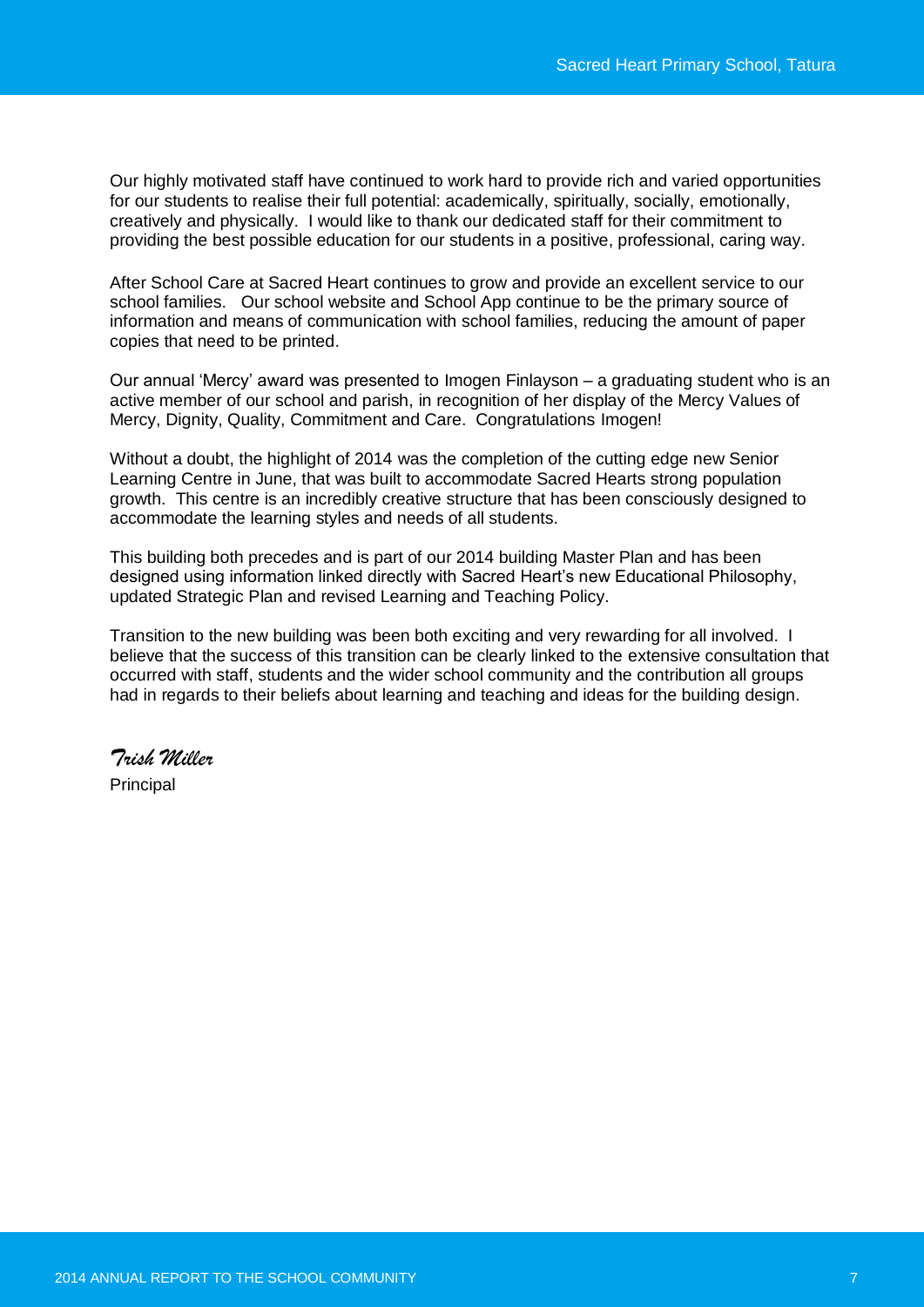# **Education in Faith**

#### **Goals & Intended Outcomes**

#### **Goals**

- *1. To recognise ways we can be living witnesses of God with a positive social conscience*
- *2. To build on the inspiration of the Catholic Story by being living witnesses, inspired by the Mercy Charism and tradition*
- *3. To engage students, staff and families in our Catholic Story within the context of our school and parish*
- *4. To nurture and continue to strengthen our school and parish communities*

#### **Intended Outcomes**

- Continued involvement of children and families in Parish Masses and school liturgical celebrations
- Continued focus on honouring and celebrating our Mercy heritage
- Continued focus on Christian Meditation
- Continued focus and promotion of the partnerships we have with St Vincent de Paul Society, Caritas, and Moyola Lodge. These will be linked to Scripture (ECSIP)
- Integrating 'Making Jesus Real' culture across the school
- Continued promotion of the work of our new Mini Vinnies Team
- Continued promotion of social justice awareness

#### **Achievements**

Our commitment to building our relationship with the Sacred Heart Parish has been highly successful this year. Student, staff and parents joined parishioners on the First Friday of each month and also on the second Sunday of each month to celebrate Mass.

School family attendance at weekend Masses continues to be consistently high in numbers. This has been enhanced significantly by the use of a note that invites families to come along and also encourages students to nominate to be involved in the Mass in various ways. The introduction of Children's Liturgy, led very capably by two members of the Parish Pastoral Council and held in the school Staff Room has been a highlight for families with Pre Schoolers and young children. The School Choir's attendance at these Masses also enhanced family participation and has proved very popular with parishioners.

In 2014, 22 students celebrated the sacrament of Reconciliation and 26 celebrated Confirmation and First Eucharist. Mrs Marie O'Meara took over the role of Religious Education Coordinator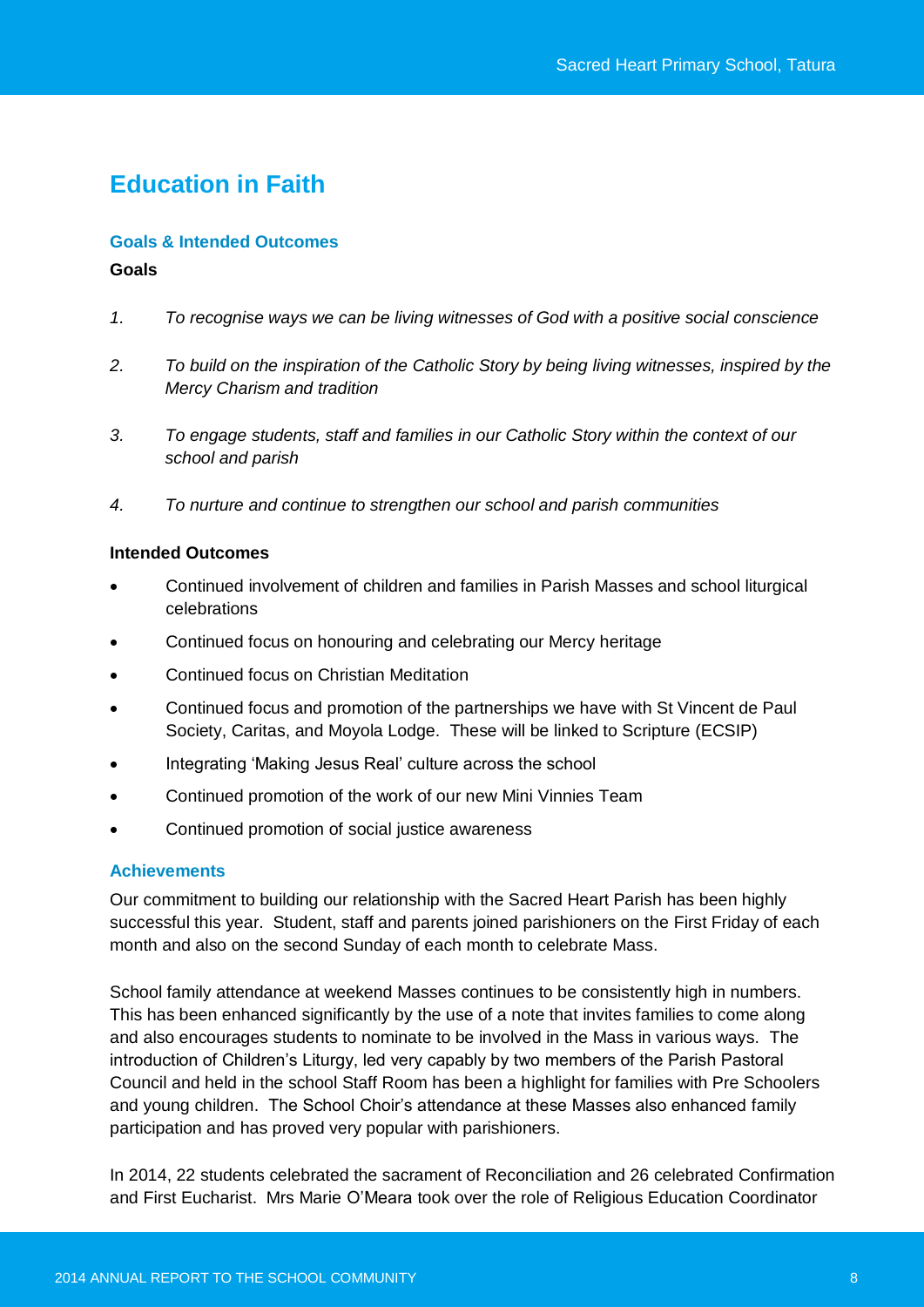and did an excellent job of coordinating the sacramental programs that involved the families of the children involved. An ongoing focus on Christian Meditation and 'Making Jesus Real' continues to build our Catholic Identity at Sacred Heart. Senior students present Making Jesus Real foci and awards weekly at assembly.

Fundraising for Social Justice continues to be a strong focus in our school community. Donations of food for St. Vincent de Paul were strongly encouraged throughout the year and twice each term visits were made to deliver the food. This year, students raised money for Caritas during Project Compassion and many other worthwhile local, national and international projects. The St. Vincent de Paul Giving Tree was also well supported at Christmas time. I thank our families for their support and generosity.

The establishment of a Mini Vinnies team comprising students from Years 4, 5 & 6 who coordinated many of the above projects and met to discuss ways that they could make a difference to people within our school, local area and wider community was another highlight of the year. The passion and enthusiasm of these children and the support offered by staff and our local St Vincent de Paul Conference was extremely pleasing to witness.

### **VALUE ADDED**

Relationships between our school and parish continue to strengthen. Numbers of families attending Mass have increased steadily throughout the year. This has in turn increased school family involvement in other parish events.

Our Catholic Identity and Religious Education focus is now clearly embedded into everything that we do. Staff are lead and assisted very capably by Marie O'Meara (REC) and the Leadership Team. Our Catholic Culture and Mercy Charism are purposely visible and central to all that we do.

Student focus on Social Justice issues led through our new Mini Vinnies Student Team continues to build. Support for local, national and international causes reached a monetary value of approximately \$1000 and was accompanied by many good deeds.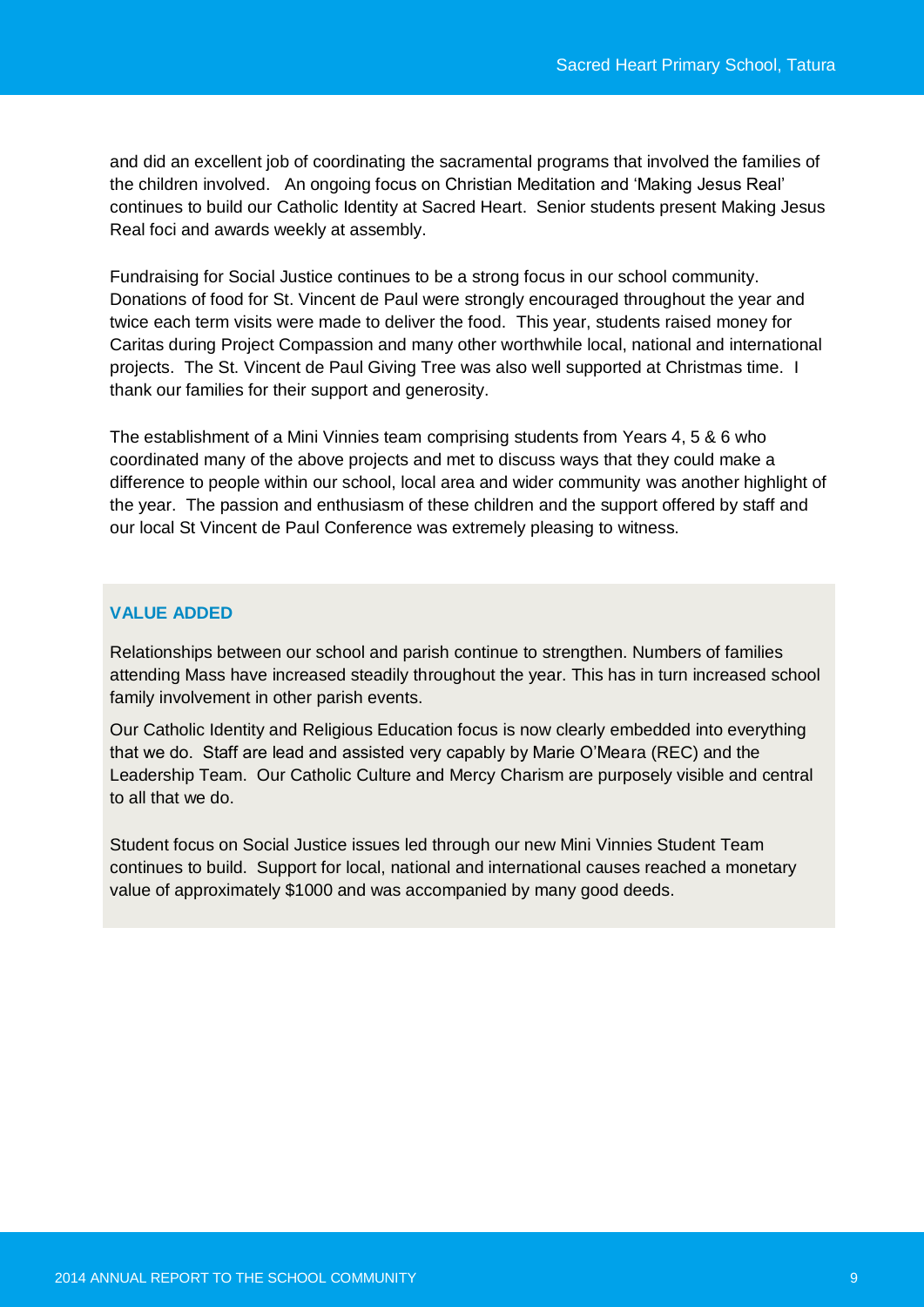# **Learning & Teaching**

### **Goals & Intended Outcomes**

#### **Goals**

- *1. To engage all members of the Sacred Heart community as positive and connected learners.*
- *2. To provide purposeful learning and teaching experiences for all*
- *3. To establish and maintain a stimulating learning environment that encourages problem solving, risk taking, exploration and purposeful learning*
- *4. To identify each student's passions, interests, strengths and challenges*
- *5. To engage staff, parents and students in meaningful data analysis within the purpose of understanding results and improving educational outcomes at Sacred Heart.*

### **Intended Outcomes**

- The provision of relevant, engaging, scaffolded learning opportunities
- Teacher professional development and shared acquisition of knowledge about students' abilities acquired within the Sacred Heart Professional Learning Community (PLC)
- The fostering of curiosity and empowerment for learners
- Students will be engaged in 'real life' authentic learning experiences which will involve interacting with the wider community via increased parent and community engagement
- Improved staff knowledge gained via relevant Professional Development
- Focus on data analysis to drive & direct staff & student learning
- Individualisation of student learning tasks to better cater for individual need. This will be done using data to drive learning and teaching decisions and personalise learning
- Group analysis and interpretation of Insight SRC data from various groups within the school including the Leadership Team, staff and parents and the setting of goals in the Annual Action Plan to address pertinent issues
- Continue to implement Inquiry Learning and First Steps Reading

### **Achievements**

In 2014, **Literacy, Numeracy** and **Coaching** were areas of significant focus for staff professional growth.

Professional Learning Community Meetings coordinated by Katy Dundon, Jane Stock and Trish Miller and attended by all staff on a weekly basis focused on literacy and numeracy data analysis and whole school planning for improved student outcomes. Other areas of focus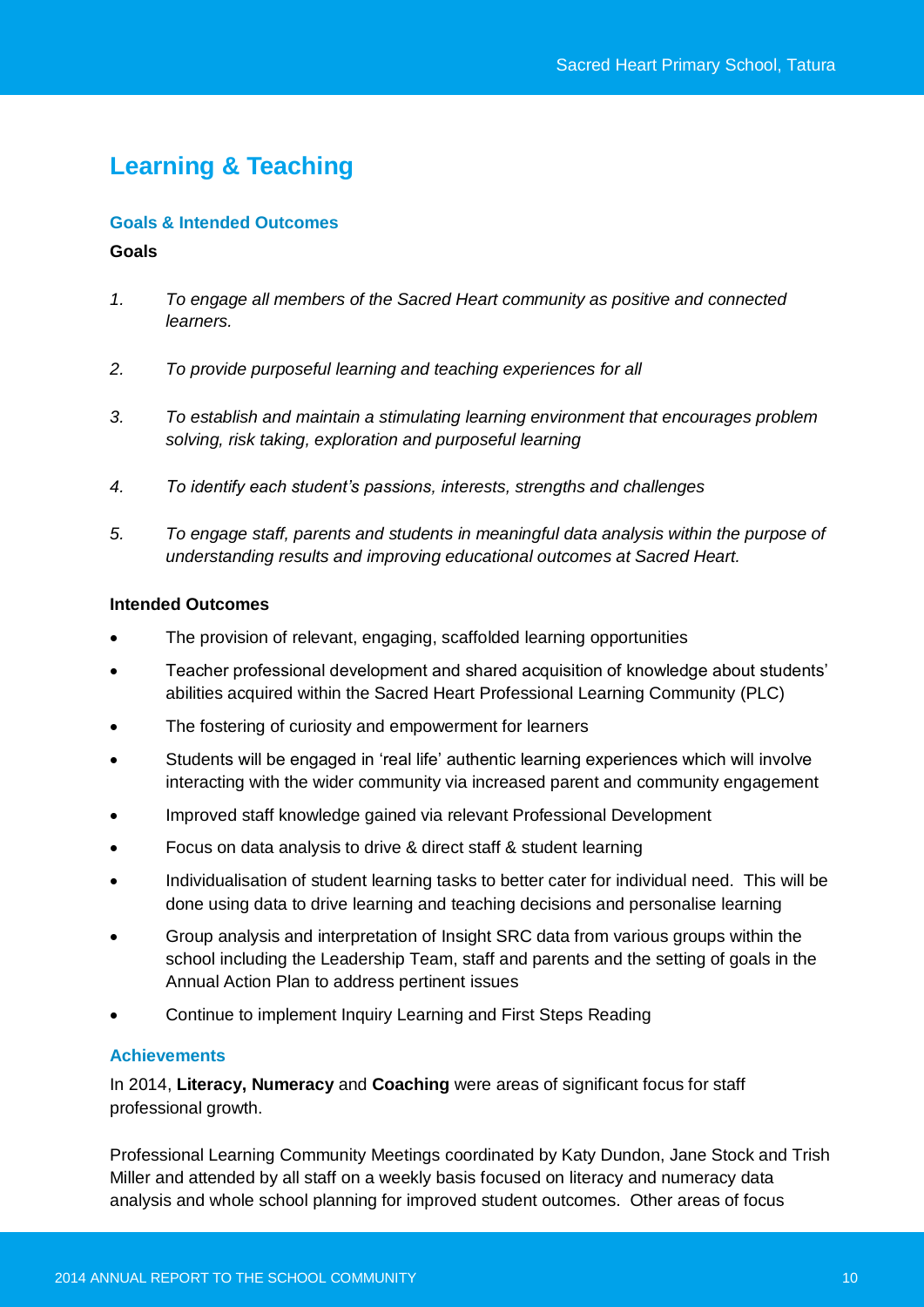during these meetings included an analysis of how best to use learning spaces to improve learning outcomes and how to plan and teach to achieve 'high achievements' for students of all ability levels.

Trish Miller attended the Coaching for School Leaders PD and Katy Dundon and Jane Stock attended the Coaching PD facilitated by the CEO throughout 2014 and used the skills gained throughout this courses frequently throughout the year. Katy and Jane also attended all Learning Leaders Network days.

Junior Primary staff continued to explore various Early Childhood pedagogies and delivered learning opportunities through Developmental Play in Terms 2 - 4. As a staff, a conscious decision was made to change the name of these session to 'Investigations' as a means of encouraging an overall understanding of the way young children learn and gain knowledge.

One major achievement in the area of Learning and Teaching was the completion of the Senior Learning Centre that caters for two classes in an innovative open plan building that enables learning opportunities to be provided in many different ways. The development of these plans and the building process is the culmination of a year's focus on our educational philosophies and values. The design incorporates ideas and suggestions from staff, students, parents and the wider community and clearly provides opportunities for students to learn in many and varied ways.

### **STUDENT LEARNING OUTCOMES**

#### **Year 3**

Reading and Writing results during 2011, 2012, and 2013 indicate consistently high standards, with 100% of students meeting minimum standards in all both areas in all three years.

Grammar and Punctuation results for Year 3 students indicate improvement in 2014 and a return to 2012 results with 100% of students meeting the minimum standard.

Numeracy results in Year 3 have shown a slow growth over the three years with 94.7 students meeting minimum standards in 2014. Numeracy will be continue to be an area of focus for staff during PLC Meetings and Professional Development.

Spelling results in Year 3 have shown a slow decline during the three years 2012 – 2014. This is a concern for Leadership and the staff in general. A strong commitment to improving spelling results through whole school data analysis, discussion and analysis during PLC Meetings and via Professional Development for staff has been made for 2015.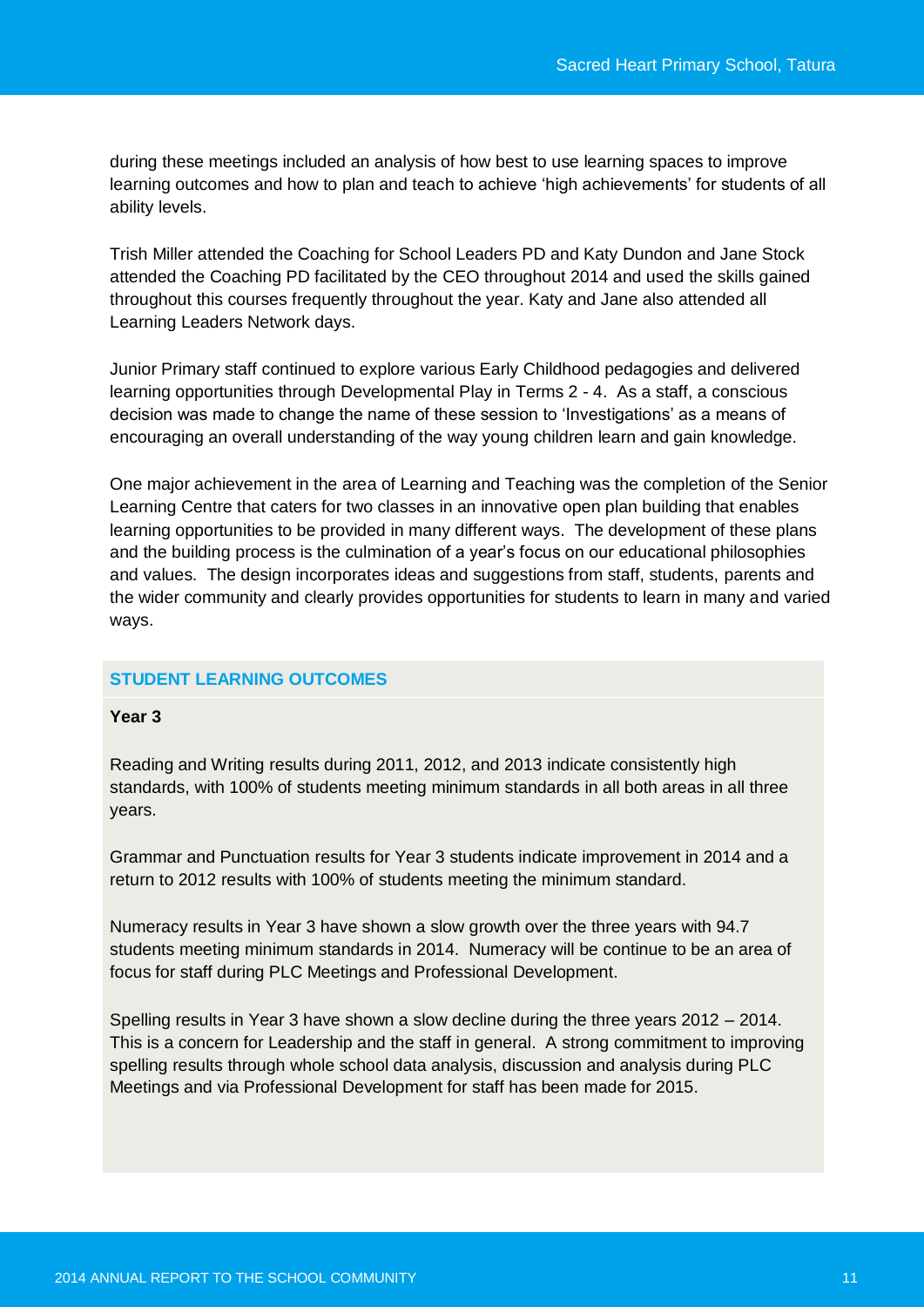# **Year 5**

Year 5 Reading and Spelling results show that 100% of students met minimum standards consistently during 2012, 2013 and 2014, with Spelling improving to this level in 2014.

Writing, whilst declining from the 100% benchmark in 2013, saw a 9.2% improvement in 2014.

Grammar and Punctuation whilst remaining in the mid 90%s saw a slight improvement in 2014.

Numeracy results in Year 5 improved from 2012 to 2013, reaching the 100% level but declined in 2014 to a level similar to 2012 – with 94.2% of students reaching the minimum standard. This again will be a focus via data analysis and planning to address this decline.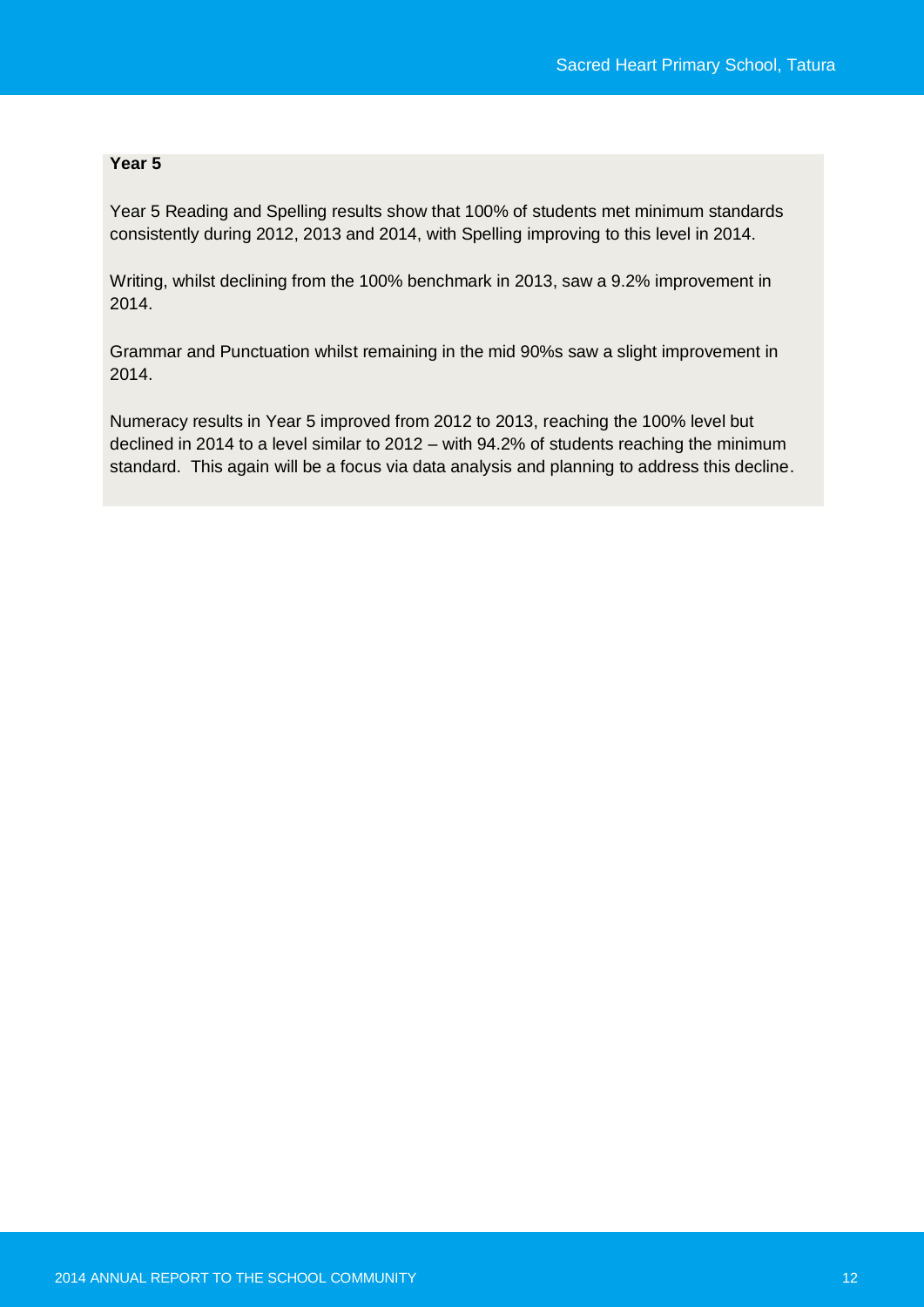# **Student Wellbeing**

### **Goals & Intended Outcomes**

### **Goals**

- 1. To create open-ended opportunities and independent learning where students can use their gifts and talents
- 2. To build relationships between our student that promote responsibility, cooperation and empathy
- 3. To create an Open Learning Environment that will cater for a variety of learning styles
- 4. To nurture and support the family as the primary educators of their children
- 5. To foster a safe, healthy, secure learning environment that will promote socially and emotionally competent learners
- 6. To develop supportive relationships within the school and wider community

### **Intended Outcomes**

- The provision of a range of stimulating activities and resources
- Children's achievements will be acknowledged and celebrated
- Positive behaviour will be reinforced using PBIS Strategies and rewards
- Relationships will be enhanced through multi-aged engagement of all students (PPR Days – Promoting Positive Relationships Day).
- Individualised learning programs will be developed for students that begin with what each student knows and moves them to the next level through learning at their level of need**.** Teaching planning will be directly linked to data analysis.
- Programs will be implemented to enhance the wellbeing of all students. These programs will include: PBIS (Positive Behaviour Intervention and Support) Strategy, Making Jesus Real,
- Effective OHS processes and practices will be maintained at a high standard
- Continue to strengthen Student Buddy, and Family Buddy program
- PSG meetings and the Special Education Coordinator will continue to support students with special needs
- First Aid updates, including anaphylaxis training for **all** staff will take place annually.
- Parent and community engagement will continue to be enhance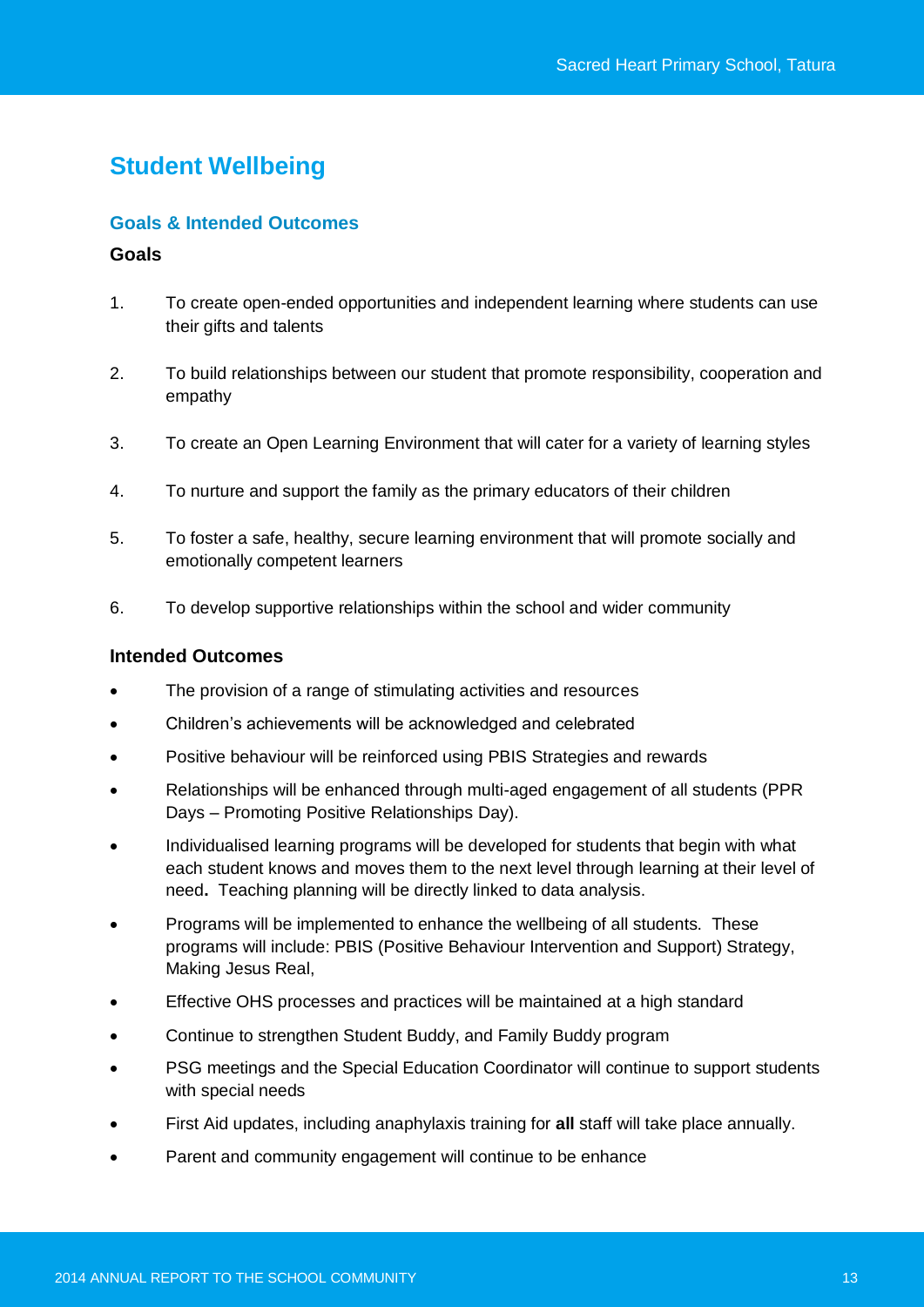### **Achievements**

All student wellbeing programs continued to operate effectively as a means of ensuring Sacred Heart is a 'well' school.

Our Student Buddy and Family Buddy programs continued to thrive. Year 6 students thoroughly enjoyed supporting their Prep buddies throughout the year. They attended Mass together, the Preps received a story written by their buddy and they completed Maths activities together regularly.

The Family Buddy Program was explained and encouraged during the Prep Information Sessions and all new families to Sacred Heart for 2015 were matched with partners by the end of the 2014 school year. This assists in the transition and welcoming of new families into the Sacred Heart School community greatly.

Support for students with special needs was highly effective throughout 2014. Individual Learning plans were updated regularly during the termly Program Support Group Meetings. Students enjoyed taking part in these meetings and listening to teachers, teacher aides and parents explaining the many positives they could see in the learning taking place.

All staff completed necessary updates for First Aid and Anaphylaxis training. All staff also completed the Mandatory Reporting E Module.

#### **A description of how non-attendance is managed by the school.**

Student absence reports are sent weekly to the School Office. Absences are then entered to SAS, our administration program. Parents are sent a note if their child has not returned an absence note confirming the absence and the reason for it.

Parents are encouraged to submit absence notifications through our Smart Phone App.

If there are concerns in regards to absences phone contact is made with the parents or caregivers.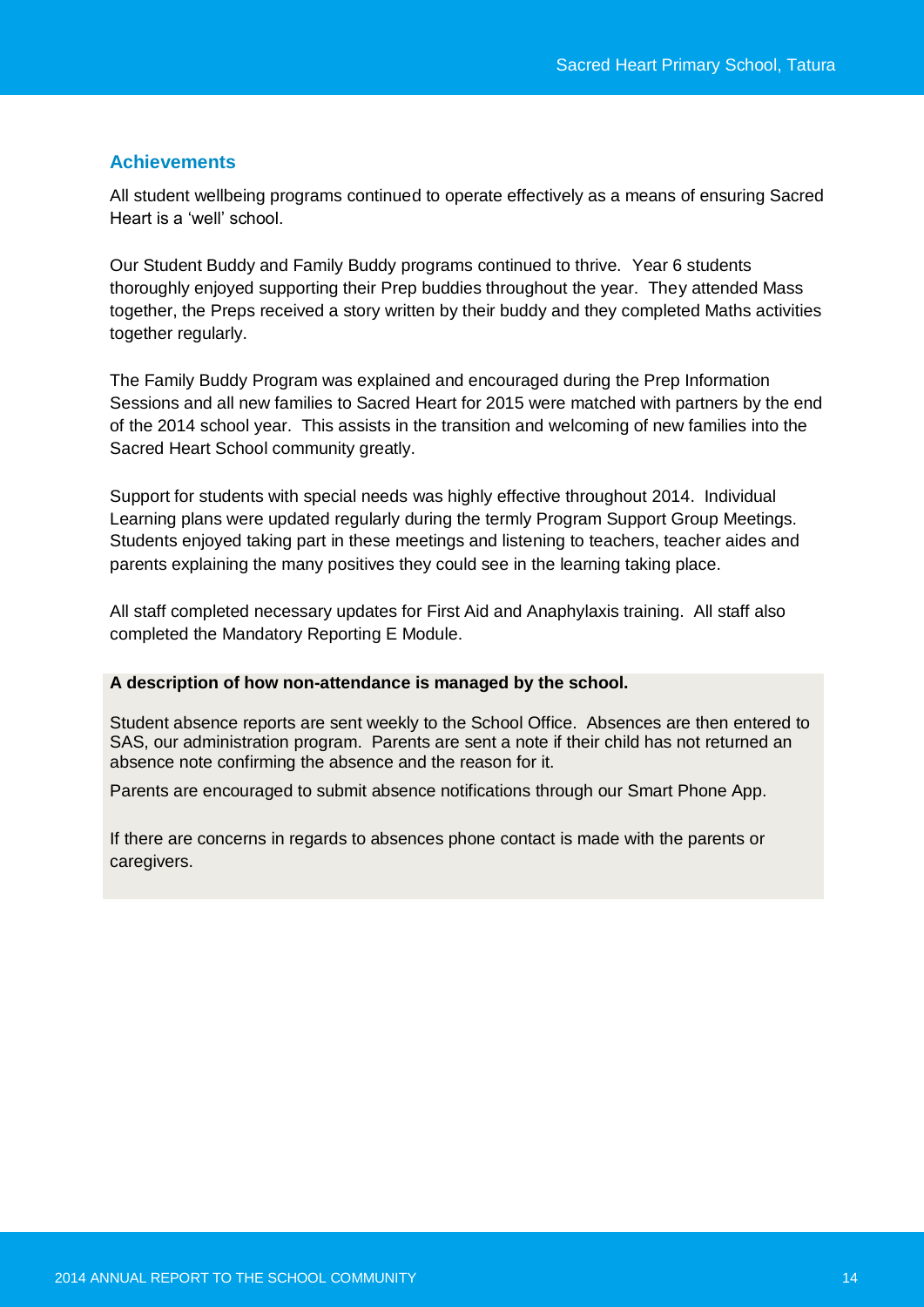### **VALUE ADDED**

Value was added in the area of Pastoral Wellbeing through the following activities

- Weekly PBIS focus presentations at assembly
- Weekly award focussing on Positive Behaviour
- Aggregate tally of PBIS Reward card totals (school wide) displayed and celebrated at assembly weekly.
- Regular whole school rewards for reaching PBIS targets
- Student Buddy involvement in our Opening and End of Year Masses
- Buddy Maths activities weekly
- Buddy Christmas activities
- Family Buddy Summer Holiday Play Dates
- Ongoing PSG Meetings for students with additional needs
- Ongoing First Aid updates increasing staff knowledge
- Mandatory Reporting EModule PD for all staff
- Years 3/4 Camp and Years 5/6 Camp

### **STUDENT SATISFACTION**

**The Student Wellbeing Aggregate Indicator** assesses student emotional wellbeing, the quality of teacher-student relationships and student engagement in learning. It is calculated using the following components of the *School Improvement Student Survey:* Emotional Wellbeing; Teacher Relationships; and Engagement in Learning.

**The Student Wellbeing Aggregate Indicator trend** for the years 2012, 2013 & 2014 is listed below:

2012 69.9 2013 74.6 2014 72.9

These figures are very slightly below the mean for Victorian school. Majority of the student data is very positive. However, the main area of concern for students is Classroom Behaviour in the form of disruptive students.

*Improved Student Wellbeing and Engagement is the MAJOR focus area of improvement from the whole of the 2014 Insight SRC data for Sacred Heart. There will be a deliberate and continuous effort put into improving this aggregate indicator. This will include data collection & analysis, and ongoing professional discussion & decision-making by Leadership and Staff*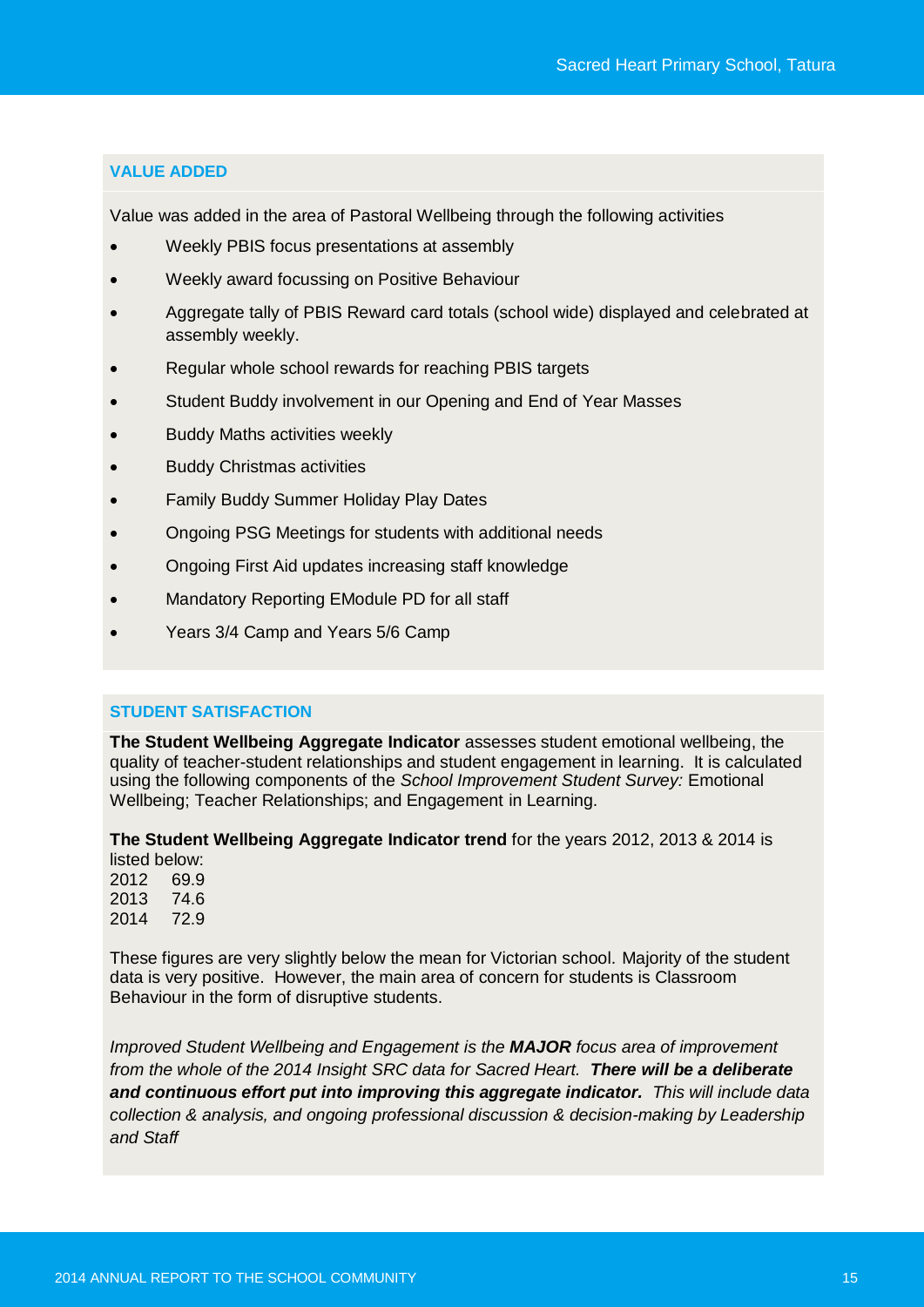# **Leadership & Management**

# **Goals & Intended Outcomes**

### **Goals**

- 1. To encourage leadership by all staff through a collaborative disseminated leadership model
- 2. To continue School Board formation and empowerment
- 3. To continue to build and develop student leadership
- 4. To nurture a positive and relevant environment where we will create capacity for parental engagement, which will inspire and enhance student learning
- 5. To develop a more strategic/systematic approach to reviewing & developing school policies, responding to school wide data results and system initiatives

### **Intended Outcomes**

- Improved leadership capacity for all staff.
- The development of Support Teams around the CoSSI areas and other key areas including Sustainability and Sport to support leaders and build the capacity of all staff
- Leadership Team Professional Development and formation
- School Board Professional Development and formation
- The development of programs and opportunities that encourage Student Leadership in supported, achievable ways
- Provision of a safe, welcoming environment for our parents that fosters inclusion, understanding, creativity and embraces parental engagement in a wide range of areas
- The development of a strategic & systematic approach to reviewing and developing School Policies & Procedures, and our schools interpretation and response to data including:
	- o NAPLAN
	- o Insight SRC
	- o ECSIP data
	- o School Review Recommendation
	- $P 2$  Testing
	- o PAT C, PAT M & PAT S
	- o Locally developed formative and summative assessments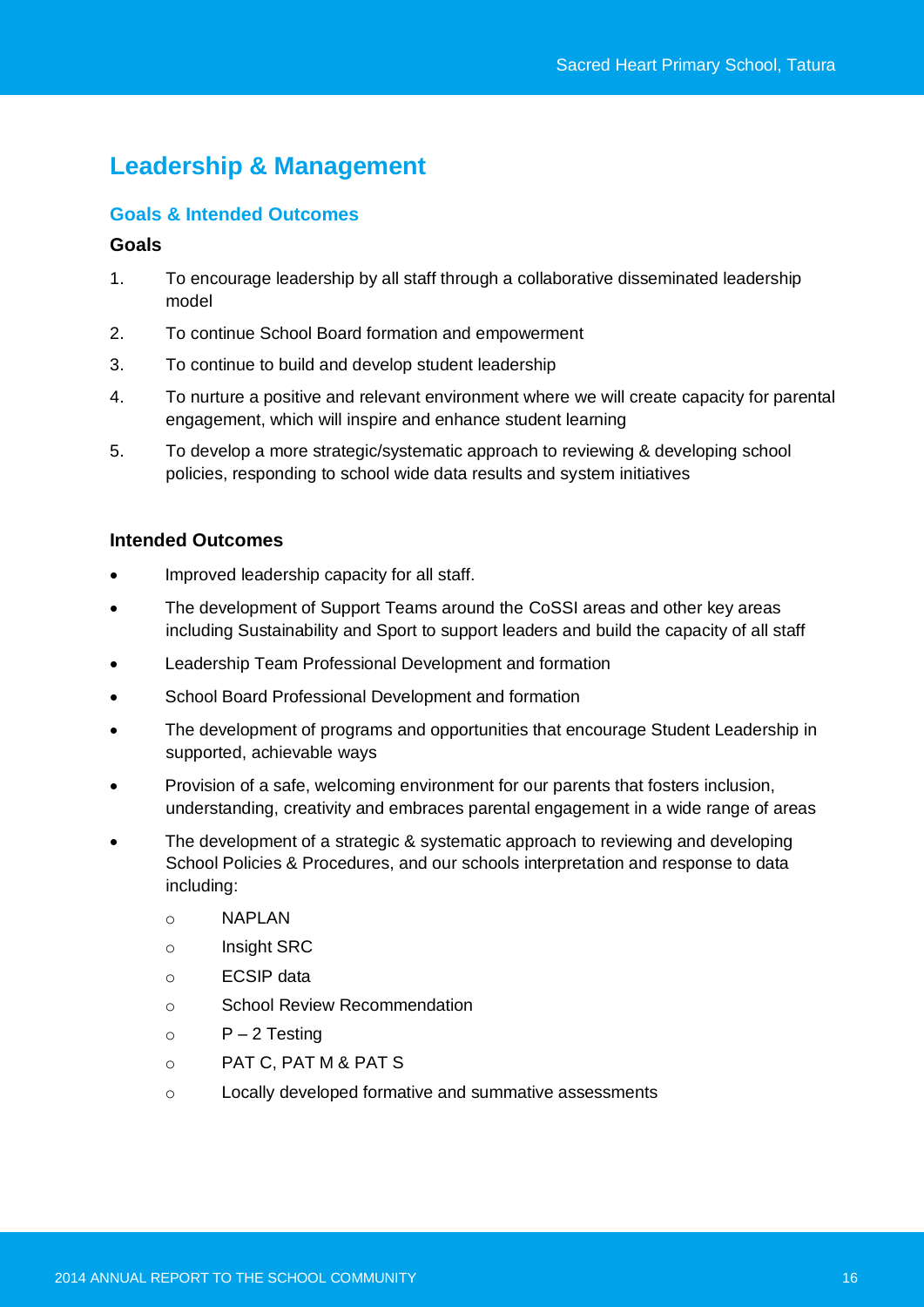# **Achievements**

#### **Parent Engagement**

Parent Engagement continued as an area of significant focus at Sacred Heart in 2014. In April, Marie O'Meara (REC) and Lisa Wagner, (School Board Chair) represented Sacred Heart as part of the Santa Fe Parent Engagement Study Tour.

Their learnings and the fantastic way they were able to share their thoughts with our school community and the diocese added a richness to our already thriving parental engagement initiatives at Sacred Heart. This has enabled us to expand the excellent work already being done since our involvement with George Otero and during the launch of the diocesan Parent Engagement Strategy.

#### **Staff Leadership**

Sacred Heart's Leadership Team in 2014 included: Mrs Trish Miller (Principal), Mrs. Marie O'Meara (Religious Education Coordinator), Mrs. Katy Dundon (Numeracy Leaders) and Mrs. Jane Stock (Literacy Leader). The collaborative, shared leadership model used throughout the year enabled all members of the team to share their talents. This has lead to continued school improvement at Sacred Heart.

Trish Miller completed the first year of an intensive Executive MBA course through ACU and also completed the Coaching for School Leaders course run by CEO Sandhurst. Katy Dundon and Jane Stock also completed the Coaching for School Staff PD run by CEO Sandhurst.

In addition, Trish, Katy and Jane and five other staff members completed the IT Professional Development component of the MSSD (More Support for Students with Disabilities) Project which related to building capacity in the area of iPAD use within classroom setting, with a focus on students with disabilities.

This year our Professional Learning Community Meetings focused on our continued improvement in the areas of Literacy and Numeracy, and also focused on building teacher capacity in the area of enabling high achievement amongst our learners. These meetings were lead by Trish, Katy and Jane.

All staff have taken on leadership responsibilities over the year and have maintained Professional Learning Plans resulting in ongoing professional improvement and development.

#### **Student Leadership**

Student leadership has continued to develop and gain authenticity at Sacred Heart. Student leadership teams met regularly with the School Principal and group role descriptions were developed and added to throughout the year.

Our weekly assembly is a credit to our student leaders. It is a wonderful celebration of our school week and is well attended by school families.

#### **CEO Leadership**

Throughout 2014, Sacred Heart was highly supported by Sandhurst Diocesan Leadership; Mrs. Pauline Fisher and Mrs. Luci Quinn.

This year, we underwent a highly successful Learning and Teaching Review and are currently working through the implementation all goals and recommendations.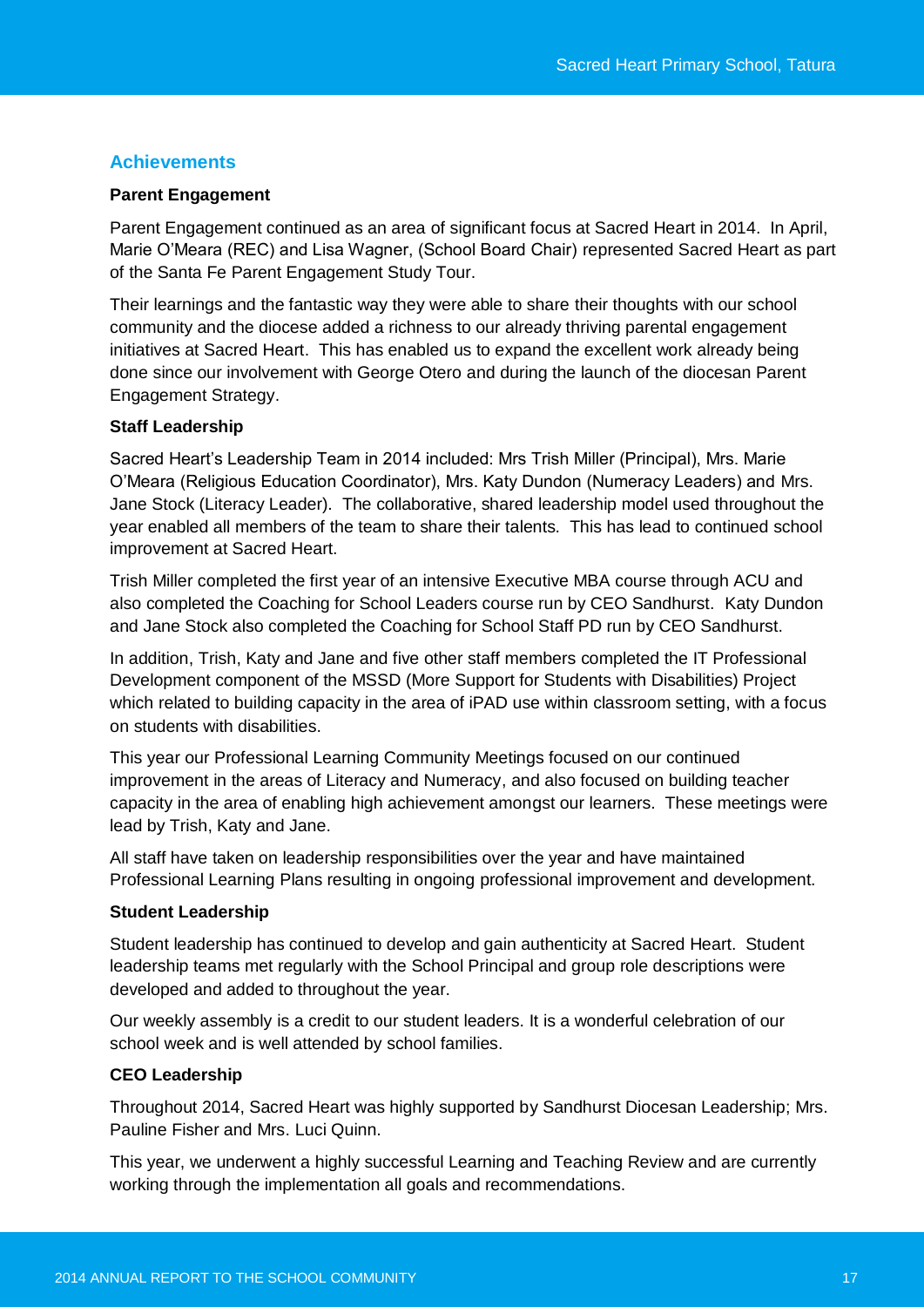#### **EXPENDITURE AND TEACHER PARTICIPATION IN PROFESSIONAL LEARNING**

#### **DESCRIPTION OF PL UNDERTAKEN IN 2014**

#### **Professional Development undertaken by staff in 2014 included:**

- Diocesan Network Days in the areas of: Religious Education, Learning & Teaching, Arts, A3, Indigenous Perspectives, 1:1 Laptops, PBIS, Chaplaincy, Principal's **Meetings**
- CPR, Asthma & Anaphylaxis Updates
- Mentoring PD
- Source of Life New Teachers'
- Graduate PD
- Oral Language PD
- Learning and Teaching Best Practice Tour (2 days all staff)
- Learning and Teaching for High Achievement (all staff)
- Santa Fe Study Tour (REC & School Board Chair)
- Coaching for School Leader (Principal)
- Executive MBA 6 Subjects (Principal)
- Coaching for School Staff (2 staff members)
- Positive Partnership Autism Training (4 day intensive with course work) (Principal and 1 staff member)
- More Support for Students with Disabilities IT PD (8 Staff Members)

| NUMBER OF TEACHERS WHO PARTICIPATED IN PL     | -14     |
|-----------------------------------------------|---------|
| <b>AVERAGE EXPENDITURE PER TEACHER FOR PL</b> | \$2.487 |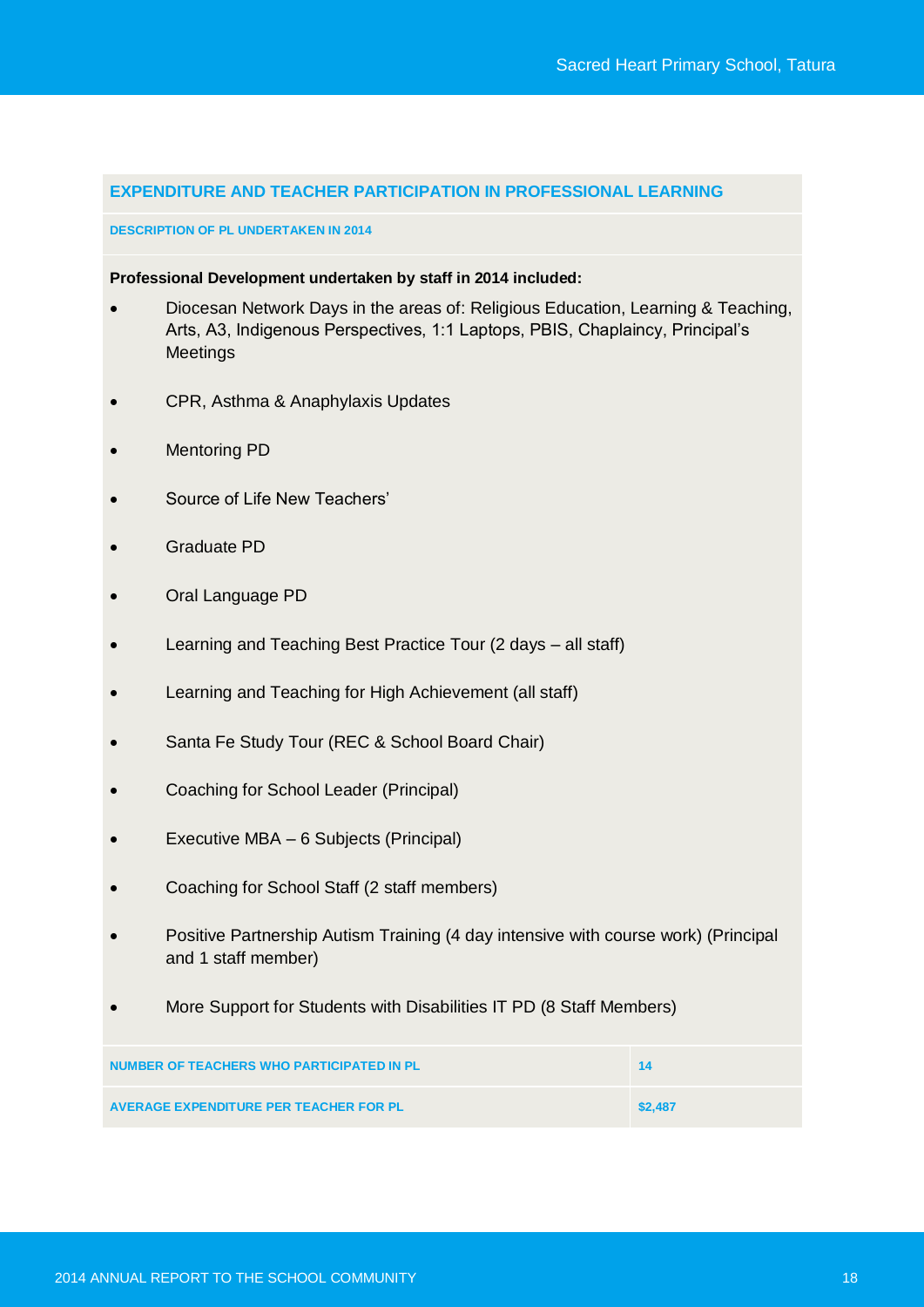#### **TEACHER SATISFACTION**

**The Four Cultural Pillars** of Clarity (Role Clarity), Empathy (Supportive Leadership), Learning (Appraisal and Recognition, Professional Growth) and Engagement (Teamwork, Empowerment, Ownership) reflect the key behaviours that contribute to staff wellbeing, motivation and performance.

**Sacred Heart's Percentile Ranking in these areas for 2014 are as follows: Clarity – 93.1% Empathy – 90.3% Learning – 92.7% Engagement – 94.4%**

#### **Organisational Climate Indicator**

The Organisational Climate Aggregate Indictor for 2012 was 76.1%. The 2013 Organisational Climate Aggregate Indicator was 85.7%.

**Sacred Heart's 2014 Organisational Climate Indication,** which is calculated using data measuring: Supportive Leadership, Role Clarity, Teamwork, Empowerment, Ownership, Appraisal & Recognition and Professional Growth was **91.6%. This placed our school at the percentile rank of 94.48% compared with the rest of the State.**

#### **Teaching Climate Aggregate Indicator**

The Teaching Climate Aggregate Indicator for 2012, as outlined in the 2013 Insight SRC data was 78.3%.

The Teaching Climate Aggregate Indicator for 2013 was 85.7%. This result was very pleasing as the score was well above than the State Mean. Analysis of individual items within this aggregate identifies many areas within the top  $25<sup>th</sup>$  percentile.

**Our Teaching Climate Aggregate Indicator for 2014 reached 93.5%.** This indicator measures teacher satisfaction in the areas of Student Management, Curriculum Processes, Student Motivation, Respect for Students, Parent Partnerships, Teacher Confidence, Engaging Practices and Quality Teaching. **This placed our school on the 95.51 percentile compared with other schools in the State.**

*At Sacred Heart, Leadership is very proud of our growth in this area and strongly committed to ongoing support for teacher wellbeing and job satisfaction.*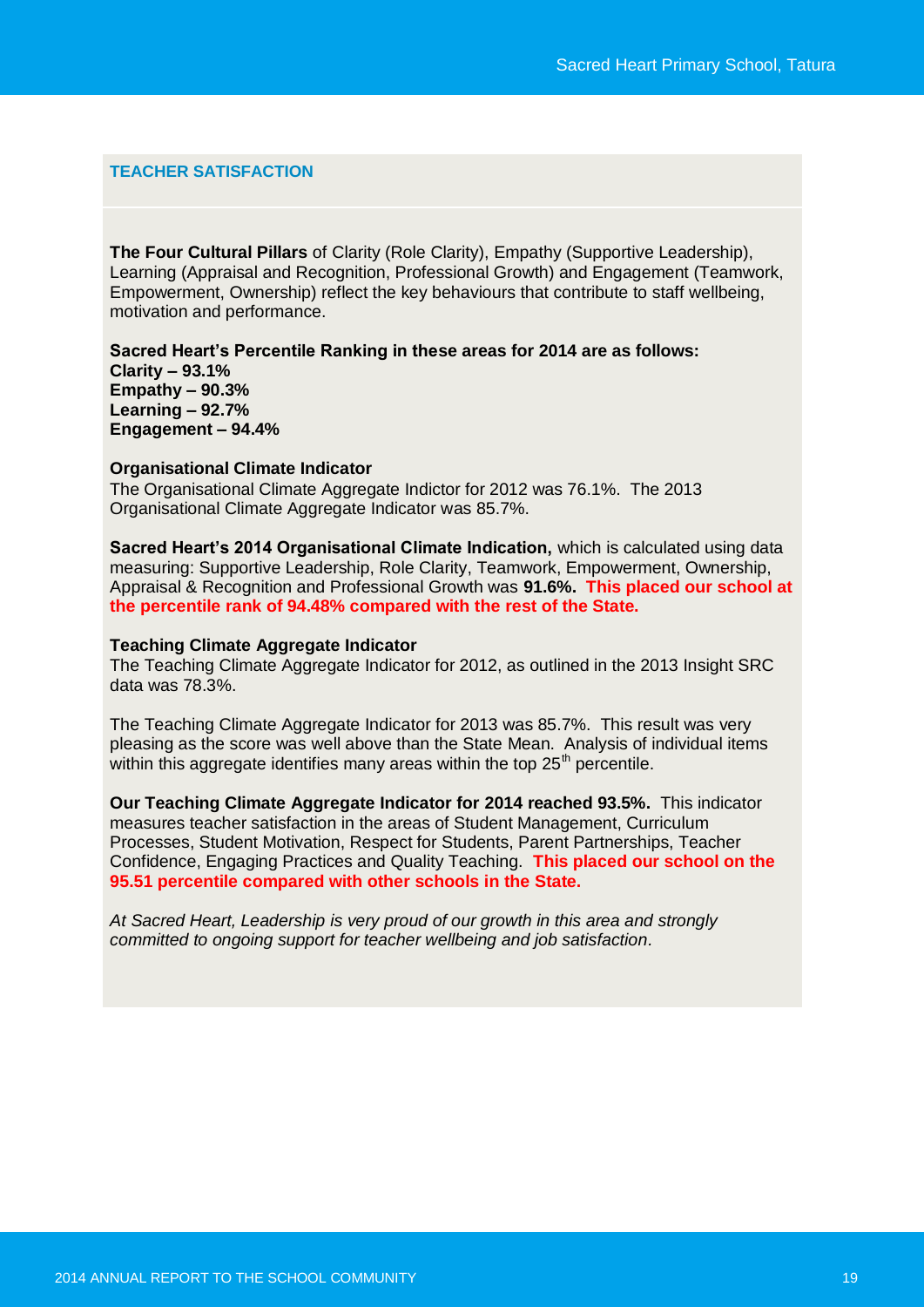# **School Community**

# **Goals & Intended Outcomes**

### **Goals**

- 1. To further engage students, staff and families in our Catholic story
- 2. To nurture and continue to strengthen links between our school and parish community
- 3. To nurture a positive and relevant environment that continues to build the capacity of parental engagement at Sacred Heart
- 4. To engage all members of the Sacred Heart Community as positive and connected learners
- 5. To engage staff, parents and students in meaningful data analysis of Insight SRC data with the purpose of understanding the results and improving educational outcomes for students at Sacred Heart.

### **Intended Outcomes**

- To provide ongoing opportunities for school families to celebrate our faith through prayer, liturgies and Masses
- Meaningful involvement for school families in the Home Based Sacramental Programs
- Increased engagement by school families in parish events in fulfilling and meaningful ways. This will include involvement in Parish Children's Masses and Sacramental **Programs**
- Increased parental engagement in a manner that inspires and enhances student outcomes
- Improved learning outcomes for students via better understanding of the needs of the Sacred Heart learning community by all of its members

# **Achievements**

#### **Parent Engagement**

Through our continued commitment to the Sandhurst Parent Engagement Strategy, Sacred Heart focused on a number of initiatives aimed to enhance our already very healthy levels of rich parent engagement. These initiatives were fully supported by the School Board.

Initiatives included:

- Participation in the Santa Fe Parent Engagement Study Tour by Marie O'Meara (REC) & Lisa Wagner (School Board Chair)
- continuation of notes being sent home to invite families to weekend Masses. This encouraged students to take an active role in each Mass and has significantly increased attendance by school families at weekend Masses
- introduction of Children's Liturgy as part of weekend Masses. This is led by two school parents who are part of the Parish Pastoral Council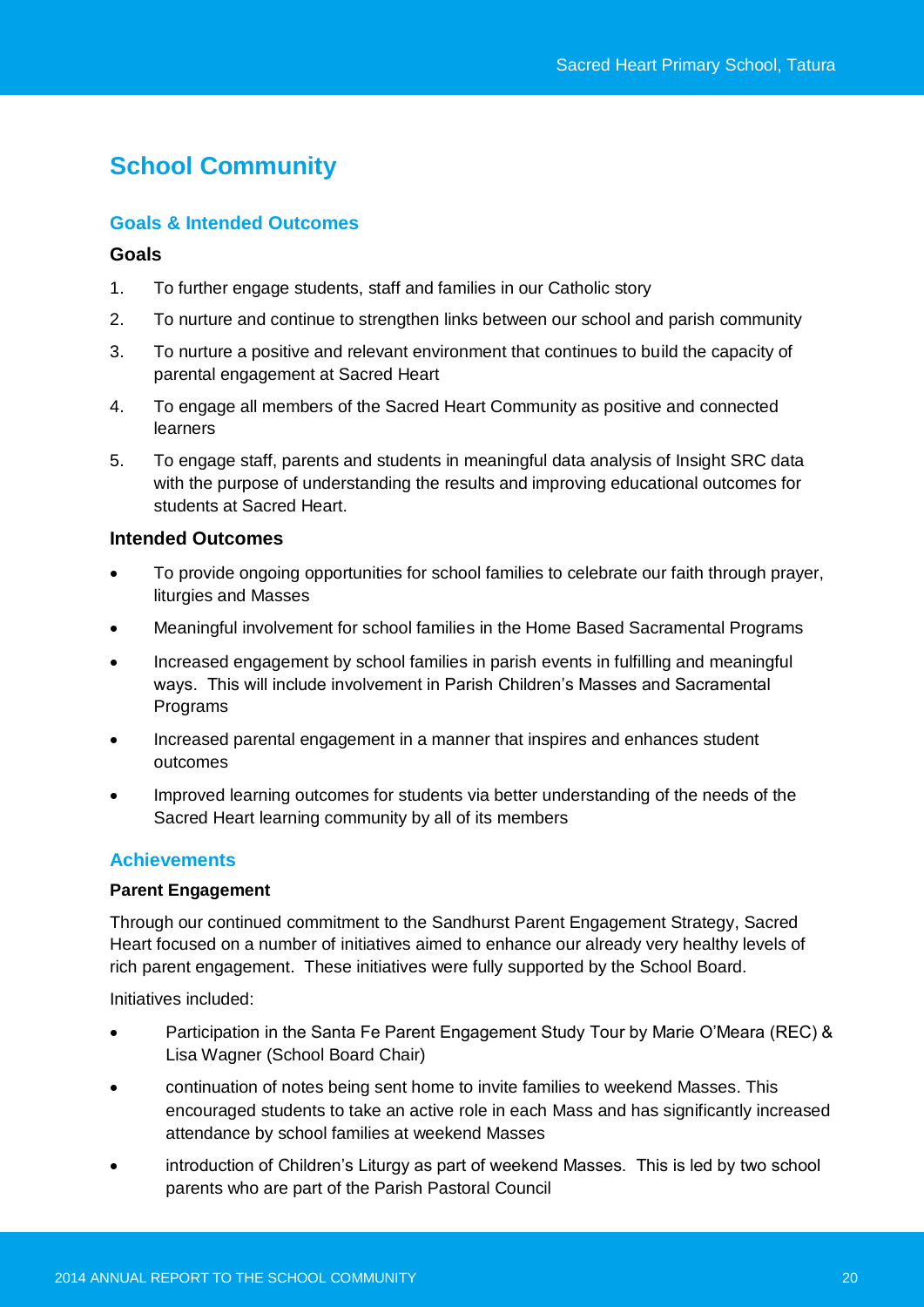- formation PD for our Parents & Friends association members led by Pauline Fisher
- Increased engagement in Parent led Reading Time (at Sacred Heart students in  $P 2$ are fortunate enough to have the opportunity to read to an adult every day because of the very high levels of parents who stay for Morning Reading)
- Increased participation in our Community Playgroup. This program is led very capably by a school parent
- Continuation of our Community Library for toddler and baby siblings of students
- Introduction of the Mother Goose music program for babies and toddlers as part of our Playgroup (this was made possible by the school paying for one of our parents to train as a leader for this program)
- continuation of a parent gardening committee

### **PARENT SATISFACTION**

Our Community Engagement Aggregate Indicator has also show significant growth in the last three years and now sits well above the State mean. This measure assesses parents' perception of their involvement in the school and their child's education. It is calculated using the indicators of: Approachability, Parent Input, Communication, Reporting and School Improvement.

In 2012, our results were at 76.4% satisfaction, in 2013, we reached 81.4% and in 2014, our results improved to 84.5%, which indicates the significant efforts we have put into improving parental engagement have been successful.

Deeper analysis of this data reveals satisfaction for each of the areas as follows:

Approachability – 91%

Parent Input – 96%

Communication – 81%

Reporting – 36%

School Improvement – 89%

We have already communicated to our parent community our full intention to adjust our Reports to make them more meaningful and useful sources of information. We currently await System developments in the area of Reporting that will take place via the introduction of ICON.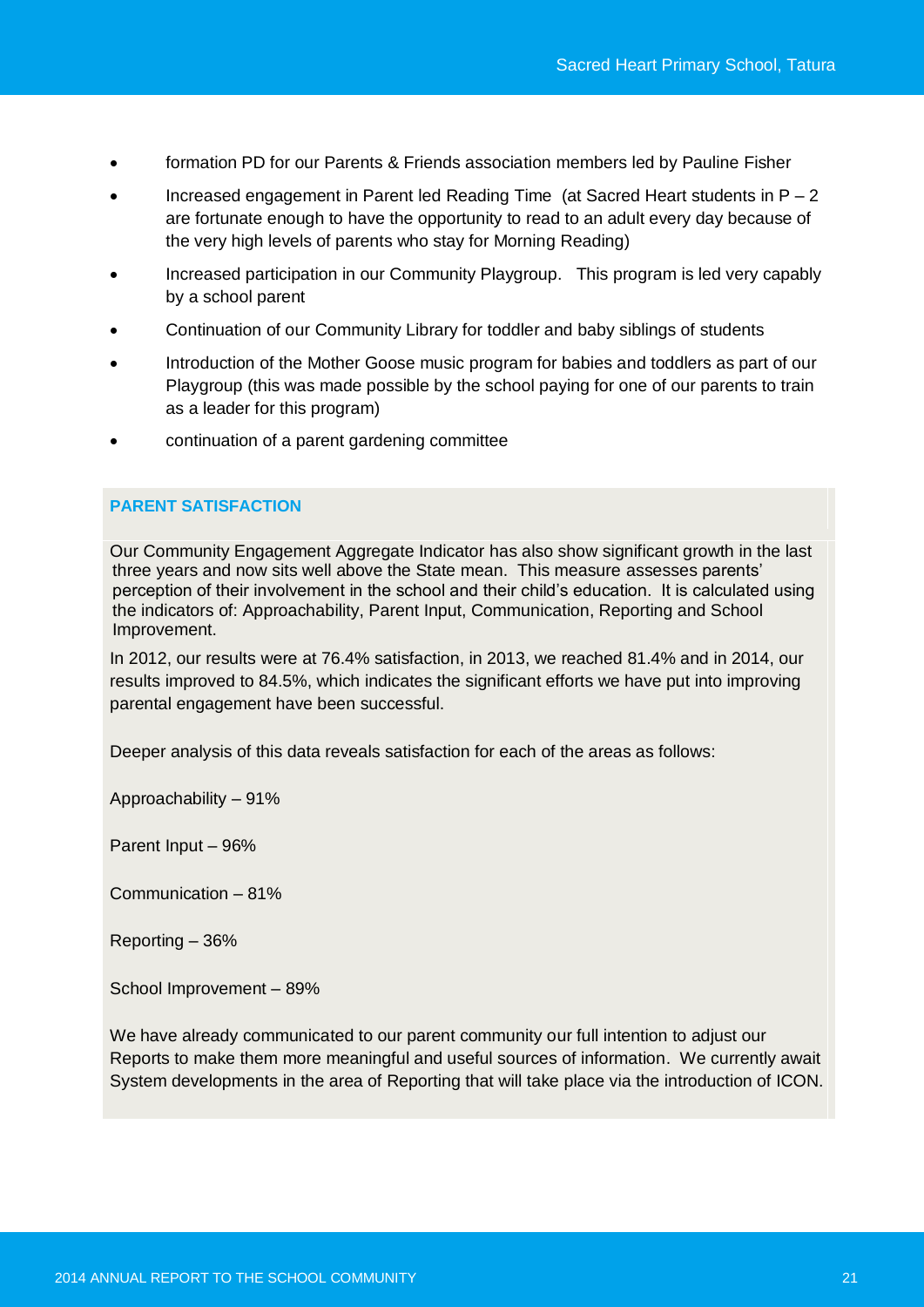# **Financial Performance**

| <b>REPORTING FRAMEWORK</b>                                                                  | <b>MODIFIED CASH</b><br>5 |
|---------------------------------------------------------------------------------------------|---------------------------|
| <b>Recurrent income</b>                                                                     | <b>Tuition</b>            |
| School fees                                                                                 | $\mathbf{0}$              |
| Other fee income                                                                            | \$82,883                  |
| Private income                                                                              | \$26,846                  |
| State government recurrent grants                                                           | \$408,833                 |
| Australian government recurrent grants                                                      | \$1,447,979               |
| <b>Total recurrent income</b>                                                               | \$1,966,540               |
|                                                                                             |                           |
| <b>Recurrent Expenditure</b>                                                                | <b>Tuition</b>            |
| Salaries; allowances and related expenses                                                   | \$1,136,838               |
| Non salary expenses                                                                         | \$286,189                 |
| <b>Total recurrent expenditure</b>                                                          | \$1,423,027               |
|                                                                                             |                           |
| <b>Capital income and expenditure</b>                                                       | <b>Tuition</b>            |
| Government capital grants                                                                   | 0                         |
| Capital fees and levies                                                                     | \$12,077                  |
| Other capital income                                                                        | \$115,184                 |
| <b>Total capital income</b>                                                                 |                           |
|                                                                                             | \$449,480                 |
| <b>Total capital expenditure</b>                                                            |                           |
|                                                                                             |                           |
| Loans (includes refundable enrolment deposits and recurrent, capital and<br>bridging loans) |                           |
| <b>Total opening balance</b>                                                                | \$167,555                 |

*Note that the information provided above does not include the following items:* 

System levies charged to individual schools, intra-systemic transfers and diocesan supplementary capital fund (SCF) supported borrowings for primary<br>schools. The information provided is not comparable with other educationa income reporting requirements which are to be reported on the MySchool website. ACARA school level reporting requirements will require system level income from Government grants and some private income to be allocated by school. This will be a small adjustment in relation to the total level of school resources. At this stage, recurrent income from Government sources, school generated income and capital expenditure are to be reported by schools. Additionally when assessing the private income of the school include both recurrent and capital school fees.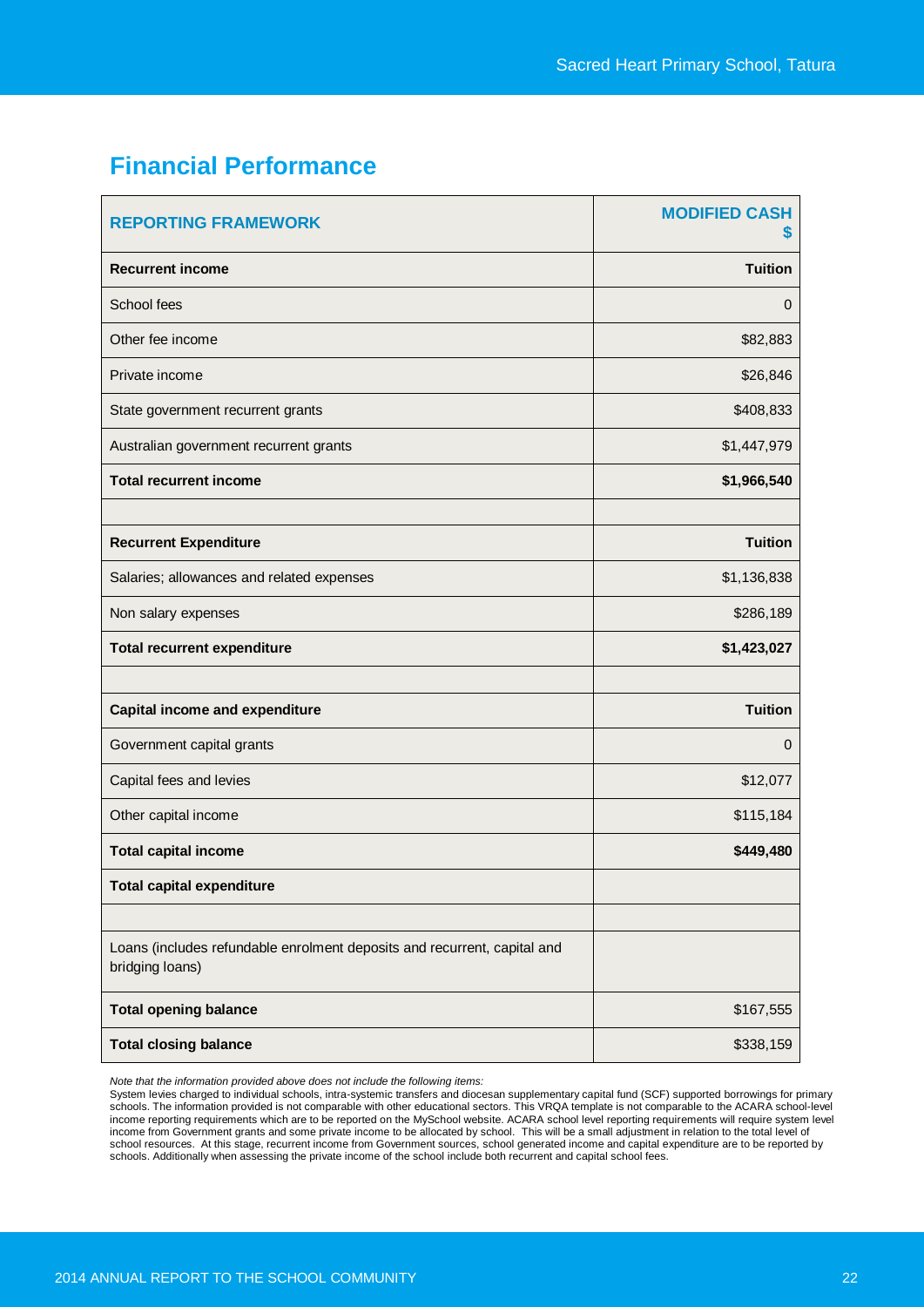# **Future Directions**

- Continued focus on fostering and strengthening School/Parish links
- Ongoing commitment to social justice
- Continued focus on the Charism of the founders of our school The Sisters of Mercy
- Continue to strengthen the formal Professional Learning Community culture in our school - 2015 focus – Spelling
- Participation in the Reggio Emilia Study Tour (Katy Dundon, Cindy Luksch, Brenda Mason)
- Completion of Executive MBA Studies 6 subjects (Trish Miller, Principal)
- Continue to use data to effectively drive our learning & teaching
- Continue to encourage the use of technology to enhance learning in all year levels using the SAMR Model
- Exploration and implementation of various Early Childhood pedagogies and philosophies
- Use of Insight SRC Survey Data Focus: Improved 'Student Motivation', particularly in the area of student perception of Classroom Behaviour
- Continued commitment of Positive Behaviour Intervention & Support
- Ongoing focus on Internet safety -'esmart'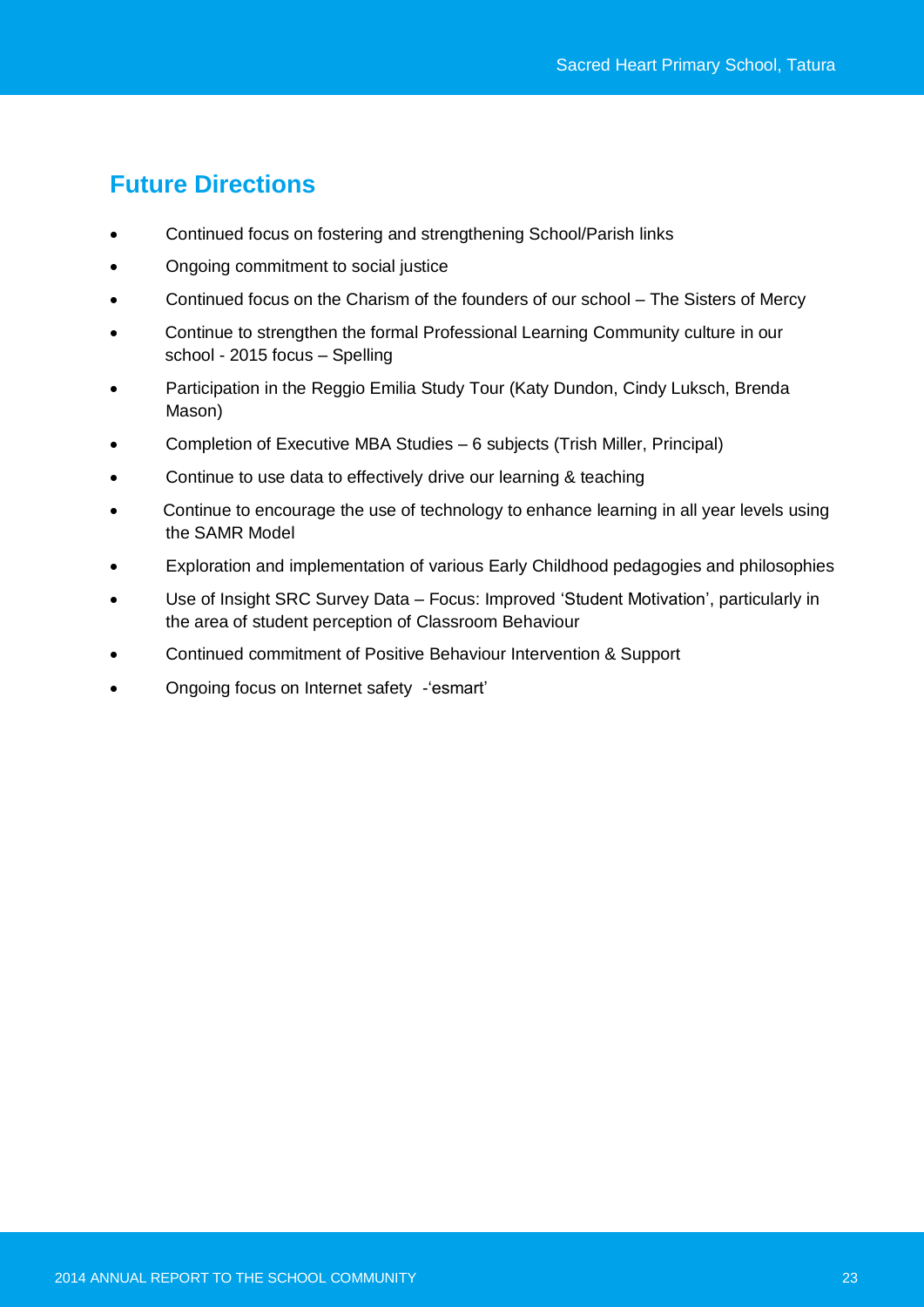# **VRQA Compliance Data**

#### **E3007**

**Sacred Heart School, Tatura**

| PROPORTION OF STUDENTS MEETING THE MININUM STANDARDS |                                  |                       |              |                                     |              |                                              |
|------------------------------------------------------|----------------------------------|-----------------------|--------------|-------------------------------------|--------------|----------------------------------------------|
|                                                      | <b>NAPLAN TESTS</b>              | 2012<br>$\frac{0}{0}$ | 2013<br>$\%$ | 2012-2013<br><b>Changes</b><br>$\%$ | 2014<br>$\%$ | 2013-2014<br><b>Changes</b><br>$\frac{9}{6}$ |
| <b>YR 03</b>                                         | Reading                          | 100.0                 | 100.0        | 0.0                                 | 100.0        | 0.0                                          |
| <b>YR 03</b>                                         | <b>Writing</b>                   | 100.0                 | 100.0        | 0.0                                 | 100.0        | 0.0                                          |
| <b>YR 03</b>                                         | Spelling                         | 100.0                 | 96.0         | $-4.0$                              | 94.7         | $-1.3$                                       |
| <b>YR 03</b>                                         | <b>Grammar &amp; Punctuation</b> | 100.0                 | 96.0         | $-4.0$                              | 100.0        | 4.0                                          |
| <b>YR 03</b>                                         | Numeracy                         | 93.8                  | 92.3         | $-1.5$                              | 94.7         | 2.4                                          |
|                                                      |                                  |                       |              |                                     |              |                                              |
| <b>YR 05</b>                                         | Reading                          | 100.0                 | 100.0        | 0.0                                 | 100.0        | 0.0                                          |
| <b>YR 05</b>                                         | Writing                          | 100.0                 | 84.6         | $-15.4$                             | 93.8         | 9.2                                          |
| <b>YR 05</b>                                         | Spelling                         | 95.5                  | 100.0        | 4.5                                 | 100.0        | 0.0                                          |
| <b>YR 05</b>                                         | <b>Grammar &amp; Punctuation</b> | 95.5                  | 92.3         | $-3.2$                              | 94.1         | 1.8                                          |
| <b>YR 05</b>                                         | Numeracy                         | 95.7                  | 100.0        | 4.3                                 | 94.1         | $-5.9$                                       |
|                                                      |                                  |                       |              |                                     |              |                                              |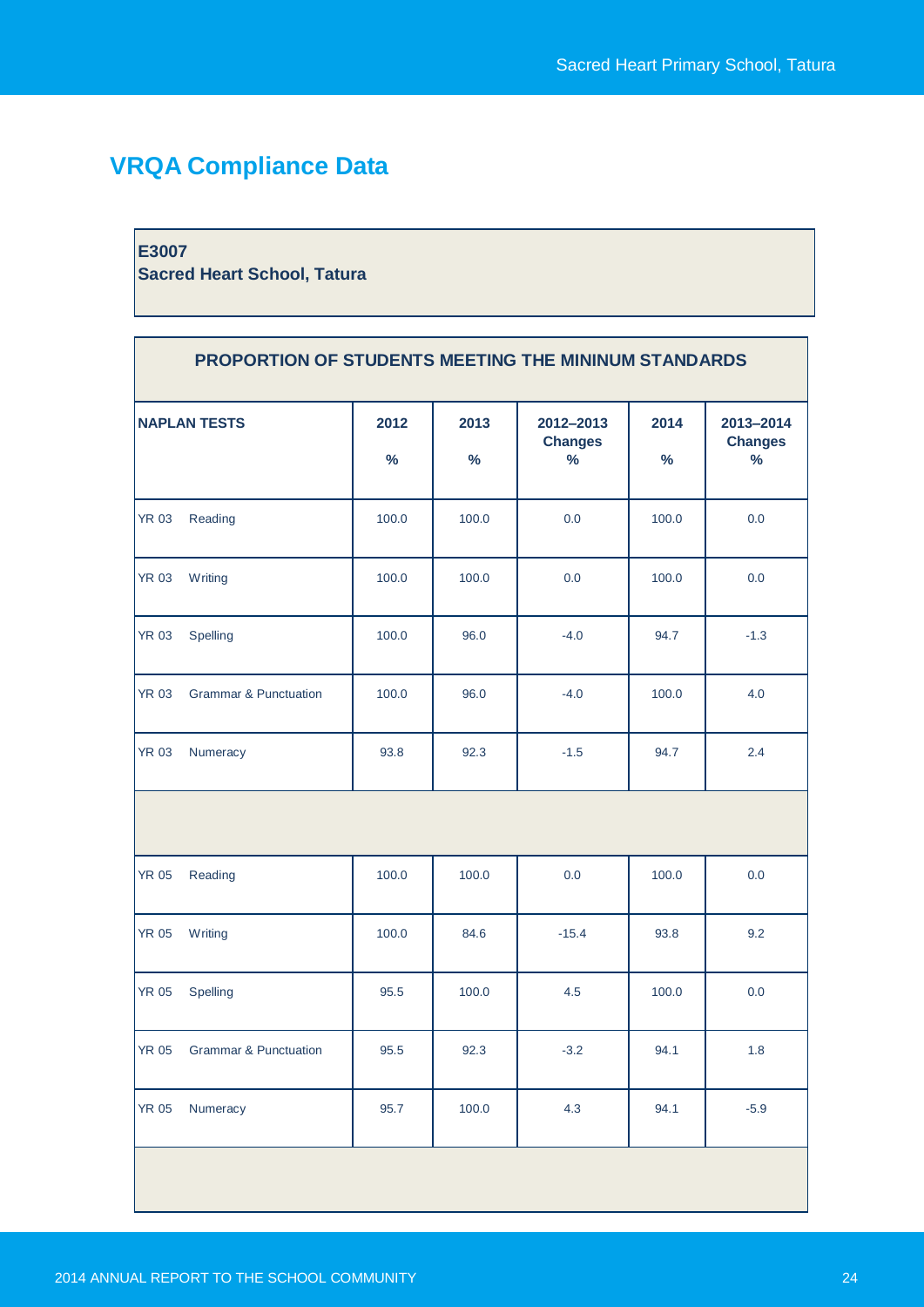



| AVERAGE STUDENT ATTENDANCE RATE BY YEAR LEVEL | $\frac{9}{6}$ |
|-----------------------------------------------|---------------|
| Overall average attendance                    | 95%           |

| <b>TEACHING STAFF ATTENDANCE RATE</b> |        |  |
|---------------------------------------|--------|--|
| Teaching Staff Attendance Rate        | 87.27% |  |

| <b>STAFF RETENTION RATE</b> |        |
|-----------------------------|--------|
| <b>Staff Retention Rate</b> | 83.33% |

| <b>STAFF QUALIFICATIONS</b> |        |  |
|-----------------------------|--------|--|
| Doctorate                   | 0.00%  |  |
| <b>Masters</b>              | 22.22% |  |
| Graduate                    | 22.22% |  |
| <b>Certificate Graduate</b> | 11.11% |  |